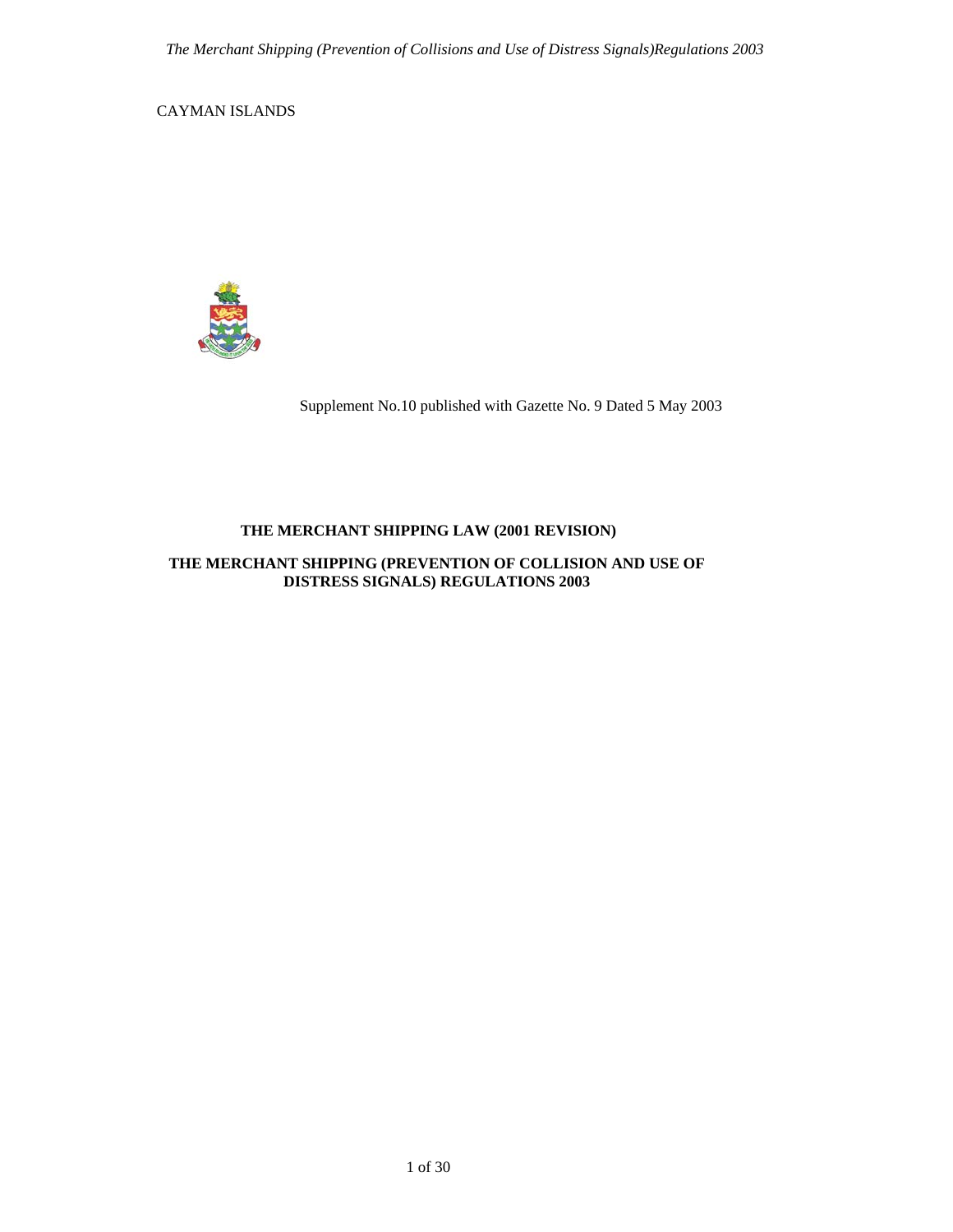# **ARRANGEMENT OF REGULATIONS**

- <span id="page-1-0"></span>1. [Citation](#page-2-0)
- 2. [Interpretation](#page-2-1)<br>3. Application
- 3. [Application](#page-3-0)<br>4. Prevention of
- 4. [Prevention of collision](#page-3-1)<br>5. Signals of distress
- 5. [Signals of distress](#page-3-2)<br>6. Exemptions
- **[Exemptions](#page-3-3)**
- 7. <u>[Offences](#page-3-4)</u><br>8. Power to
- [Power to detain](#page-3-5)
- 9. [Repeal](#page-3-6)

[Schedule](#page-4-0) Rules Contained in the International Convention on Regulations for Preventing Collisions at Sea, 1972 as amended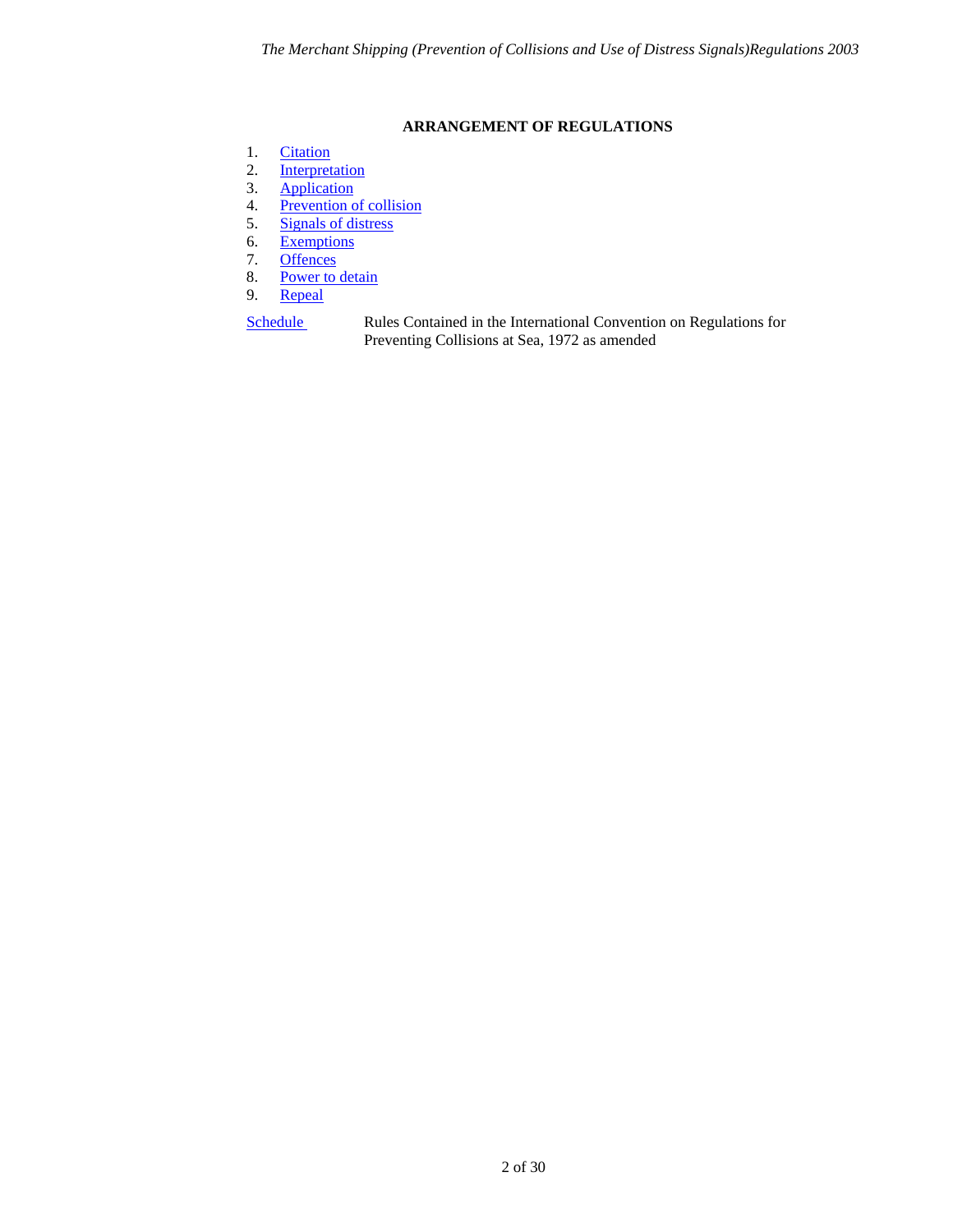# **THE MERCHANT SHIPPING (PREVENTION OF COLLISION AND USE OF DISTRESS SIGNALS) REGULATIONS 2003**

The Governor in Council, in exercise of the powers conferred on him by section 146 and 159 of the Merchant Shipping Law (2001 Revision) as amended, hereby makes the following Regulations:

### 1 (1) These Regulations may be cited as the Merchant Shipping (Prevention of Collisions and Use of Distress Signals) Regulations, 2003

# <span id="page-2-1"></span>Interpretation 2.(1) In these Regulations:

<span id="page-2-0"></span>**Citation** 

"Collision Convention" means the Rules contained in the International Convention on Regulations for Preventing Collisions at Sea 1972 as amended by-

(a) Resolutions A464(XII),  $A626(15)$ ,  $A678(16)$  and  $A736(18)$  of the Organization, the consolidated text of which is set out in the Schedule; and

(b) any further Resolutions of the Organization relating to that Convention;

"Hydrographer of the Navy" means the person for the time being appointed to that office by the Admiralty Board of the United Kingdom;

"Law" means the Merchant Shipping Law (2001 Revision); and

"Notice to Mariners" means an Admiralty Notice to Mariners published by the Hydrographer of the Navy of the United Kingdom.

(2) The traffic separation schemes which are referred to in Rule 10(a) of the Collision Convention are the schemes listed in Notice to Mariners No. 17 and marked "\*" in the margin. In this paragraph, "Notice to Mariners No. 17" means Notice to Mariners No. 17 in the Annual Summary of Admiralty Notices to Mariners of 1989 and any subsequent Notice to Mariners containing like material which the Hydrographer of the Navy considers relevant from time to time being a Notice to Mariners which-

(a) replaces Admiralty Notice to Mariners No. 17, or

(b) replaces any subsequent Notice to mariners containing the like material:

and a reference to a subsequent Notice to Mariners includes a reference to a Notice to Mariners amending the same which the Hydrographer of the Navy considers relevant from time to time.

(3) In the Collision Convention-

"date of entry into force of these Regulations" in Rule 38 means, in the case of a vessel registered outside the Islands, the date of entry into force of the Convention for the State whose flag the vessel is entitled to fly; and

"high speed craft" means a craft capable of maximum speed equal to or exceeding-

 $3.7\nabla^{0.1667}$  (metres per second)

Where  $\nabla$  is the displacement corresponding to the design waterline (m3).

(4) The diagram mentioned in paragraph 7 of Annex 1 to the Collision Convention is the diagram specified in the Chromaticity Chart (1975) published by the International Illumination Commission (CIE)

(5) The reference to the International Code of Signals in paragraph 3 of Annex IV to the Collision Convention is a reference to the International Code of Signals (1985) published by the Organization, and the reference to the Merchant Ship Search and Rescue Manual in that paragraph is a reference to the manual of that name published in 1986 by the Organization; and such references include references to any document amending either of those publications.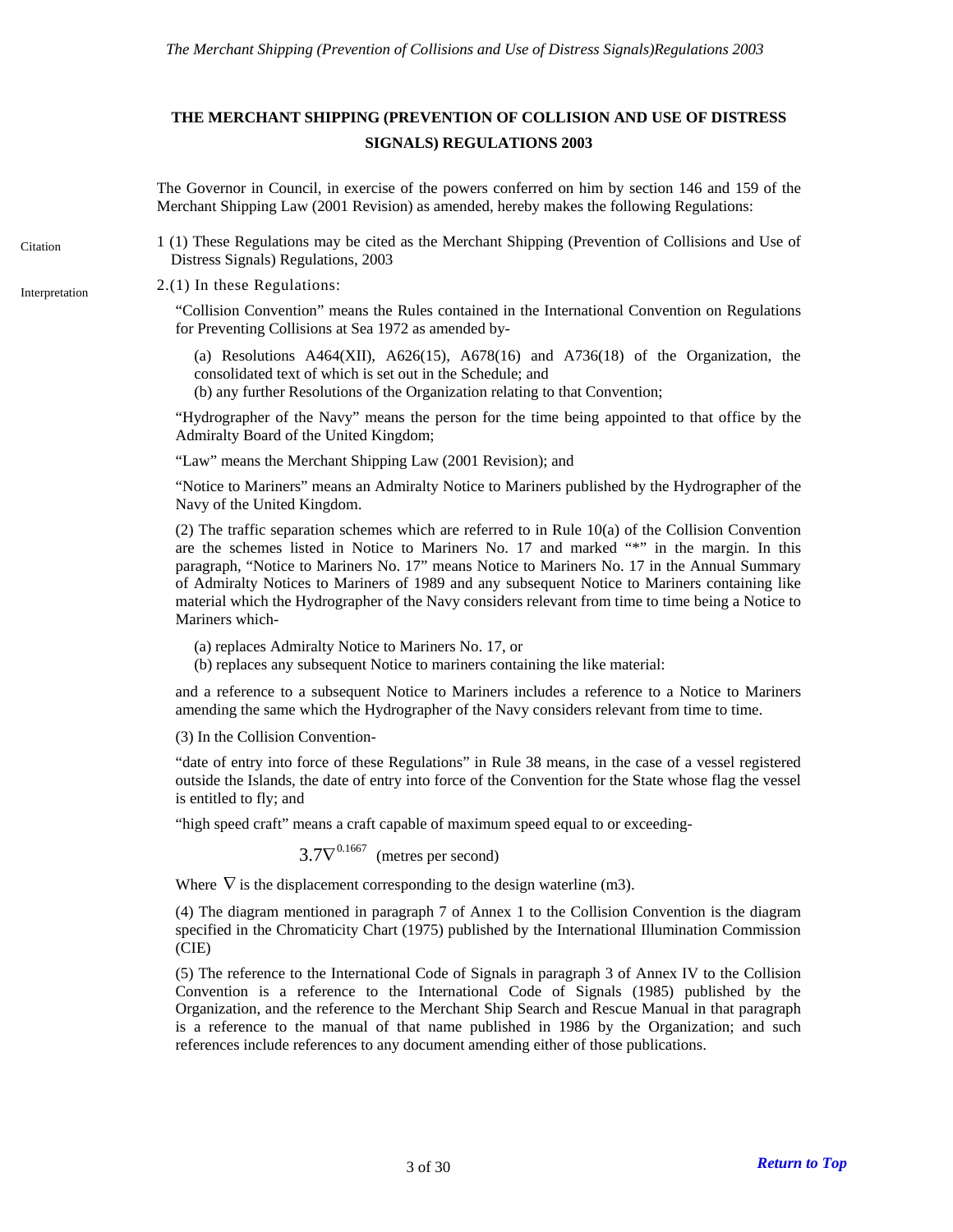<span id="page-3-6"></span><span id="page-3-5"></span><span id="page-3-4"></span><span id="page-3-3"></span><span id="page-3-2"></span><span id="page-3-1"></span><span id="page-3-0"></span>

| Application             | 3. (1) These Regulations apply to the following vessels-                                                                                                                                                                                                                                                                                                                                                                                                                                                                                                           |
|-------------------------|--------------------------------------------------------------------------------------------------------------------------------------------------------------------------------------------------------------------------------------------------------------------------------------------------------------------------------------------------------------------------------------------------------------------------------------------------------------------------------------------------------------------------------------------------------------------|
|                         | (a) Cayman Islands ships wherever they may be, and other ships while within the<br>Islands or the territorial sea thereof; and<br>(b) seaplanes registered in the Islands and on the surface of water anywhere, and other<br>seaplanes on the surface of water in the Islands or the territorial sea thereof.                                                                                                                                                                                                                                                      |
|                         | (2) In this regulation "ships" includes hovercraft.                                                                                                                                                                                                                                                                                                                                                                                                                                                                                                                |
| Prevention of Collision | 4. (1) Subject to paragraph (2), vessels to which these Regulations apply shall comply with<br>the provisions of Rules 1 to 36 of and Annexes I to III to the Collision Convention.                                                                                                                                                                                                                                                                                                                                                                                |
|                         | (2) Nothing in these Regulations shall be taken to require compliance by a vessel or class<br>of vessels, which by virtue of Rule 38 of the Collision Convention may be exempted from<br>compliance therewith, with any of the provisions of the said Convention specified in<br>paragraphs (a) to (h) inclusive of that Rule, at any time when, by virtue of that Rule, that<br>vessel or class of vessels may be exempted from that provision.                                                                                                                   |
| Signals of distress     | 5. (1) The signals of distress which shall be used by vessels to which regulation $3(1)(a)$<br>applies are those set out in Annex IV to the Collision Convention.                                                                                                                                                                                                                                                                                                                                                                                                  |
|                         | (2) No signal of distress shall be used by a vessel unless the master of the vessel so orders.                                                                                                                                                                                                                                                                                                                                                                                                                                                                     |
|                         | (3) The master shall not order a signal of distress to be used by his vessel unless he is<br>satisfied-                                                                                                                                                                                                                                                                                                                                                                                                                                                            |
|                         | (a) that his vessel is in serious and imminent danger, or that another ship or aircraft or<br>person is in serious and imminent danger and cannot send that signal; and<br>(b) that the vessel in danger (whether his own or another vessel) or the aircraft or person<br>in danger, as the case may be, requires immediate assistance in addition to any<br>assistance then available.                                                                                                                                                                            |
|                         | (4) The master of a vessel which has sent a signal of distress by means of radio or other<br>means shall cause that signal to be revoked by all appropriate means as soon as he is<br>satisfied that the vessel or aircraft to which or the person to whom the signal relates is no<br>longer in need of assistance as provided in paragraph (3).                                                                                                                                                                                                                  |
| Exemptions              | 6. The Director may exempt any ship or description of ships from all or any of the provisions<br>of these Regulations which relate to the number, position, range or arc of visibility of lights or<br>shapes, as well as to the disposition and characteristics of sound-signaling appliances if he is<br>satisfied that compliance with such provision is either impractical or unreasonable in the case<br>of that ship or description of ships in such terms as he may specify and may, subject to giving<br>reasonable notice, alter or cancel the exemption. |
| Offences                | 7. (1) Where any of these Regulations is contravened, the owner of the vessel, the master and<br>any person for the time being responsible for the conduct of the vessel is each guilty of an<br>offence, punishable on conviction on indictment by imprisonment for two years and a fine<br>of \$100,000, or on summary conviction-                                                                                                                                                                                                                               |
|                         | (a) in the case of any infringement of Rule $10(b)(i)$ (duty to proceed with traffic flow in<br>lanes of separation schemes) of the Collision Convention by a fine of \$100,000; and<br>(b) in any other case by a fine of $$50,000$ . (2) It shall be a defence for a person charged<br>under these Regulations to show that he took all reasonable precautions to avoid the<br>commission of the offence.                                                                                                                                                        |
| Power to detain         | 8. Where a ship does not comply with the requirements of these Regulations, the ship shall be<br>liable to be detained and sections 263, 264, 265 and 439 of the Law shall have effect in<br>relation to the ship, subject to the modification that for the words "this Law" wherever they<br>appear, there shall be substituted "the Merchant Shipping (Prevention of Collisions and Use<br>of Distress Signals) Regulations 2003."                                                                                                                               |
| Repeal                  | 9. The Merchant Shipping (Safety Provisions) (Application) (No. 2) Order, 1989 is repealed.                                                                                                                                                                                                                                                                                                                                                                                                                                                                        |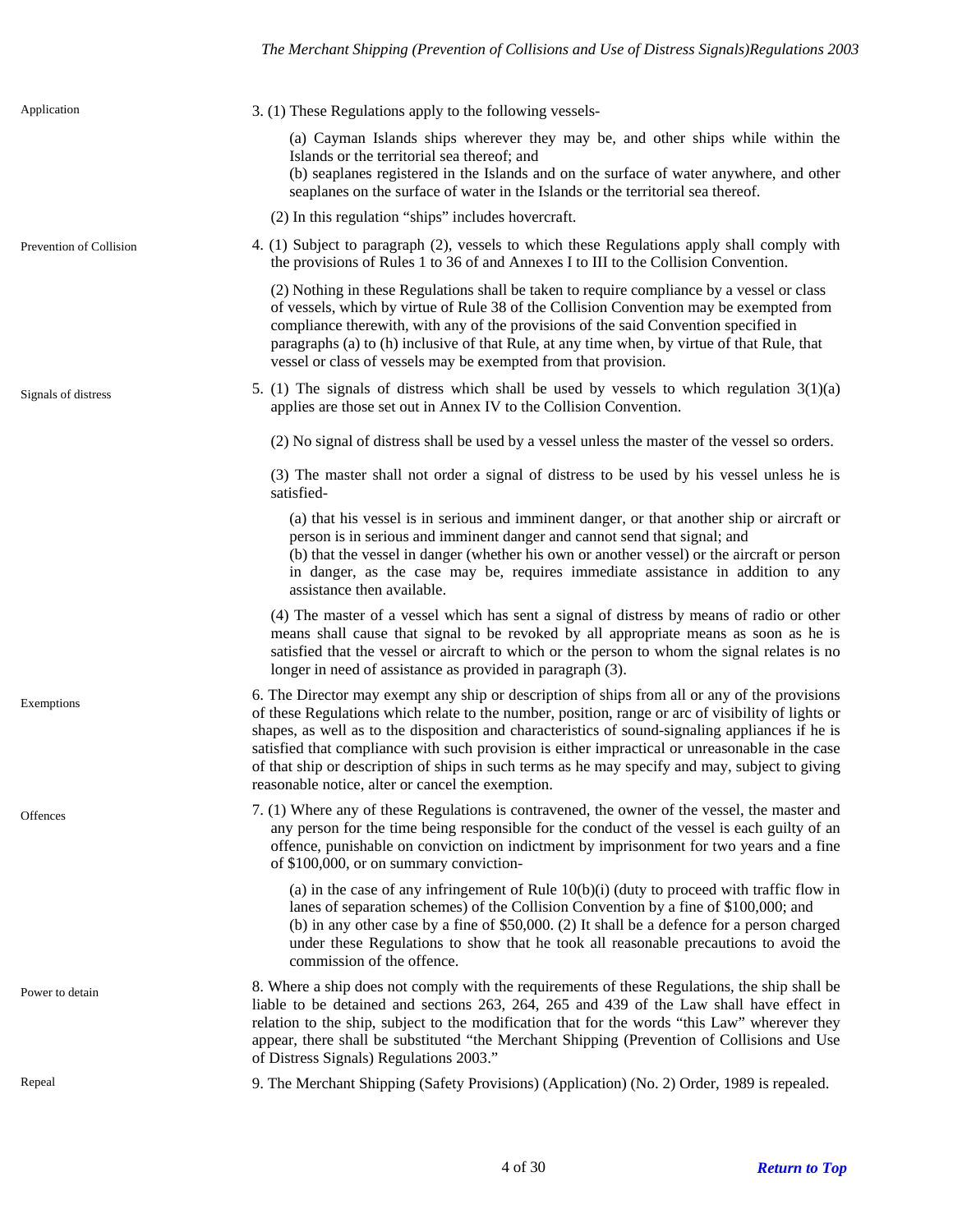### **SCHEDULE**

#### **RULES CONTAINED IN THE INTERNATIONAL CONVENTION ON REGULATIONS FOR PREVENTING COLLISIONS AT SEA, 1972**

*(as amended by Resolutions A464(XII), A626(15), A678(16) and A736(18))* 

<span id="page-4-0"></span>

| Part A          | General                                                           |                                                                  | Rules $1 - 3$ |
|-----------------|-------------------------------------------------------------------|------------------------------------------------------------------|---------------|
| Part B          |                                                                   | <b>Steering and Sailing Rules</b>                                |               |
|                 |                                                                   | Section 1- Conduct of vessels in any<br>conditions of visibility | Rules $4-10$  |
|                 |                                                                   | Section 2- Conduct of vessels in sight of one<br>another         | Rules 11 - 18 |
|                 |                                                                   | Section 3- Conduct of vessels in restricted<br>visibility        | Rules 19      |
| Part C          | Lights and Shapes                                                 |                                                                  | Rules 20 - 31 |
| Part D          | Sound and Light Signals                                           |                                                                  | Rules 32 - 37 |
| Part E          | Exemptions                                                        |                                                                  | Rules 38      |
| Annex I         | Positioning and technical details of lights and shapes            |                                                                  |               |
| Annex II        | Additional signals for fishing vessels fishing in close proximity |                                                                  |               |
| Annex III       | Technical details of sound signal appliances                      |                                                                  |               |
| <b>Annex IV</b> | Distress signals                                                  |                                                                  |               |

#### **PART A - GENERAL**

#### Rule 1

<span id="page-4-1"></span>(a) These Rules shall apply to all vessels upon the high seas and in all waters connected therewith navigable by seagoing vessels.

(b) Nothing in these Rules shall interfere with the operation of special rules made by an appropriate authority for roadsteads, harbours, rivers, lakes or inland waterways connected with the high seas and navigable by seagoing vessels. Such special rules shall conform as closely as possible to the Rules.

(c) Nothing in these Rules shall interfere with the operation of any special rules made by the Government of any State with respect to additional station or signal lights, shapes or whistle signals for ships of war and vessels proceeding under convoy, or with respect to additional station or signal lights or shapes for fishing vessels engaged in fishing as a fleet. These additional station or signal lights, shapes or whistle signals shall, so far as possible, be such that they cannot be mistaken for any light, shape or signal authorised elsewhere under these Rules.

(d) Traffic separation schemes may be adopted by the Organization for the purpose of these Rules.

(e) Whenever the Government concerned shall have determined that a vessel of special construction or purpose cannot comply with the provisions of any of these Rules with respect to the number, position, range or arc of visibility of lights or shapes, as well as to the disposition and characteristics of sound-signaling appliances, such vessel shall comply with such other provisions in regard to the number, position, range or arc of visibility of lights or shapes, as well as to the disposition and characteristics of sound-signaling appliances, as her Government shall have determined to be the closest possible compliance with these Rules in respect of that vessel.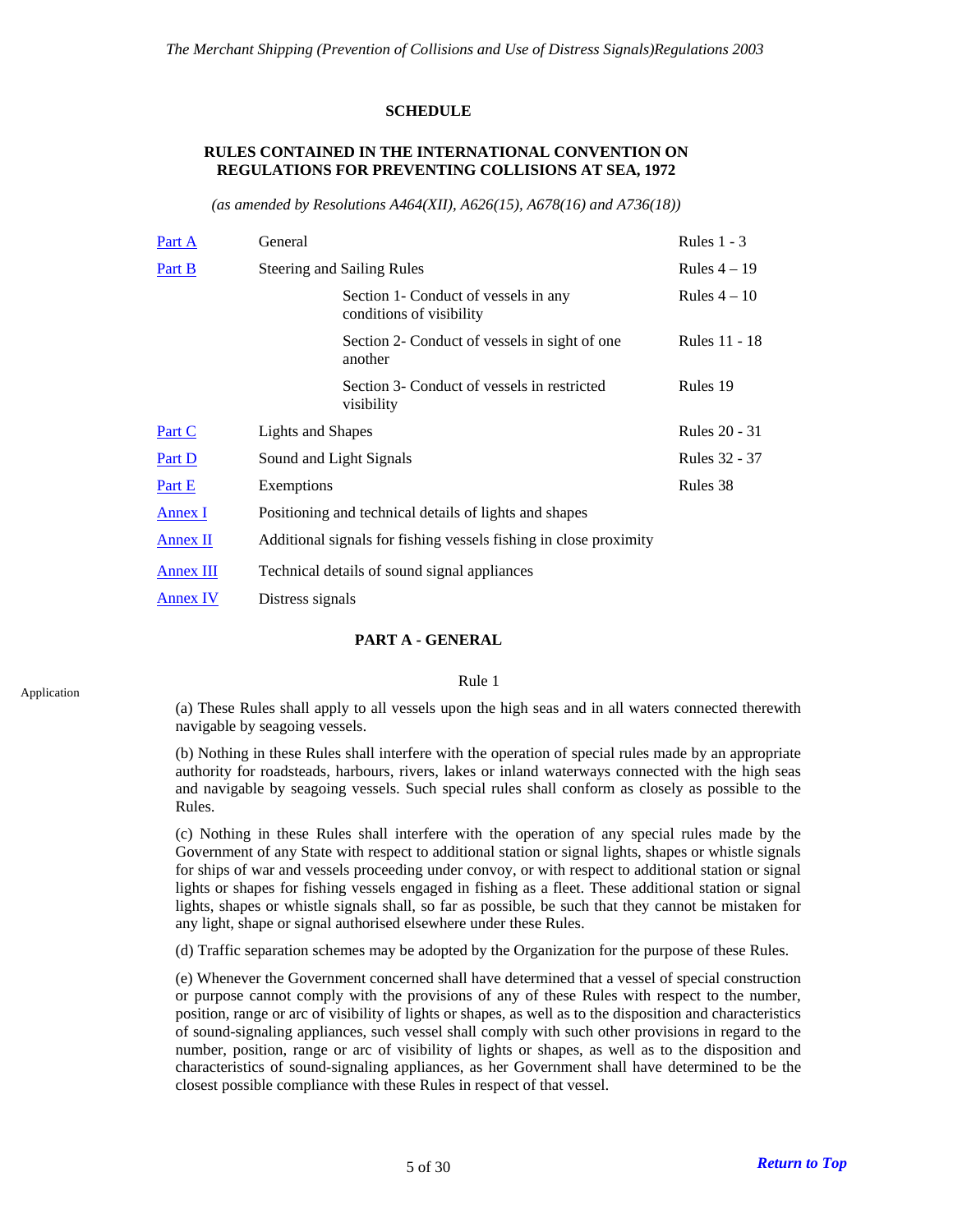#### Rule 2

(a) Nothing in these Rules shall exonerate any vessel, or the owner, master or crew thereof, from the consequences of any neglect to comply with these Rules or of the neglect of any precaution which may be required by the ordinary practice of seamen, or by the special circumstances of the case.

(b) In construing and complying with these Rules due regard shall be had to all dangers of navigation and collision and to any special circumstances, including the limitations of the vessels involved, which may make a departure from these Rules necessary to avoid immediate danger.

# General definitions **Rule 3**

For the purpose of these Rules, except where the context otherwise requires:

Responsibility

(a) The word "vessel" includes every description of water craft, including non-displacement craft and seaplanes, used or capable of being used as a means of transportation on water.

(b) The term "power-driven vessel" means any vessel propelled by machinery.

(c) The term "sailing vessel" means any vessel under sail provided that propelling machinery, if fitted, is not being used.

(d) The term "vessel engaged in fishing" means any vessel fishing with nets, lines, trawls or other fishing apparatus which restrict manoeuvrability, but does not include a vessel fishing with trolling lines or other fishing apparatus which do not restrict manoeuvrability.

(e) The word "seaplane" includes any aircraft designed to manoeuvre on the water.

(f) The term "vessel not under command" means a vessel which through some exceptional circumstance is unable to manoeuvre as required by these Rules and is therefore unable to keep out of the way of another vessel.

(g) The term "vessel restricted in her ability to manoeuvre" means a vessel which from the nature of her work is restricted in her ability to manoeuvre as required by these Rules and is therefore unable to keep out of the way of another vessel. The term "vessels restricted in their ability to manoeuvre" shall include but not be limited to:

- (i) a vessel engaged in laying, servicing or picking up a navigation mark, submarine cable or pipeline ;
- (ii) a vessel engaged in dredging, surveying or underwater operations;
- (iii) a vessel engaged in replenishment or transferring persons, provisions or cargo while underway;
- (iv) vessel engaged in the launching or recovery of aircraft;
- (v) vessel engaged in mine clearance operations;
- (vi) a vessel engaged in a towing operation such as severely restricts the towing vessel and her in their ability to deviate from their course.

(h) The term "vessel constrained by her draught" means a power-driven vessel which, because of draught in relation to the available depth and width of navigable water, is severely restricted in ability to deviate from the course she is following.

(i) The word "underway" means that a vessel is not at anchor, or made fast to the shore, or aground.

(j) The words "length" and "breadth" of a vessel mean her length overall and greatest breadth.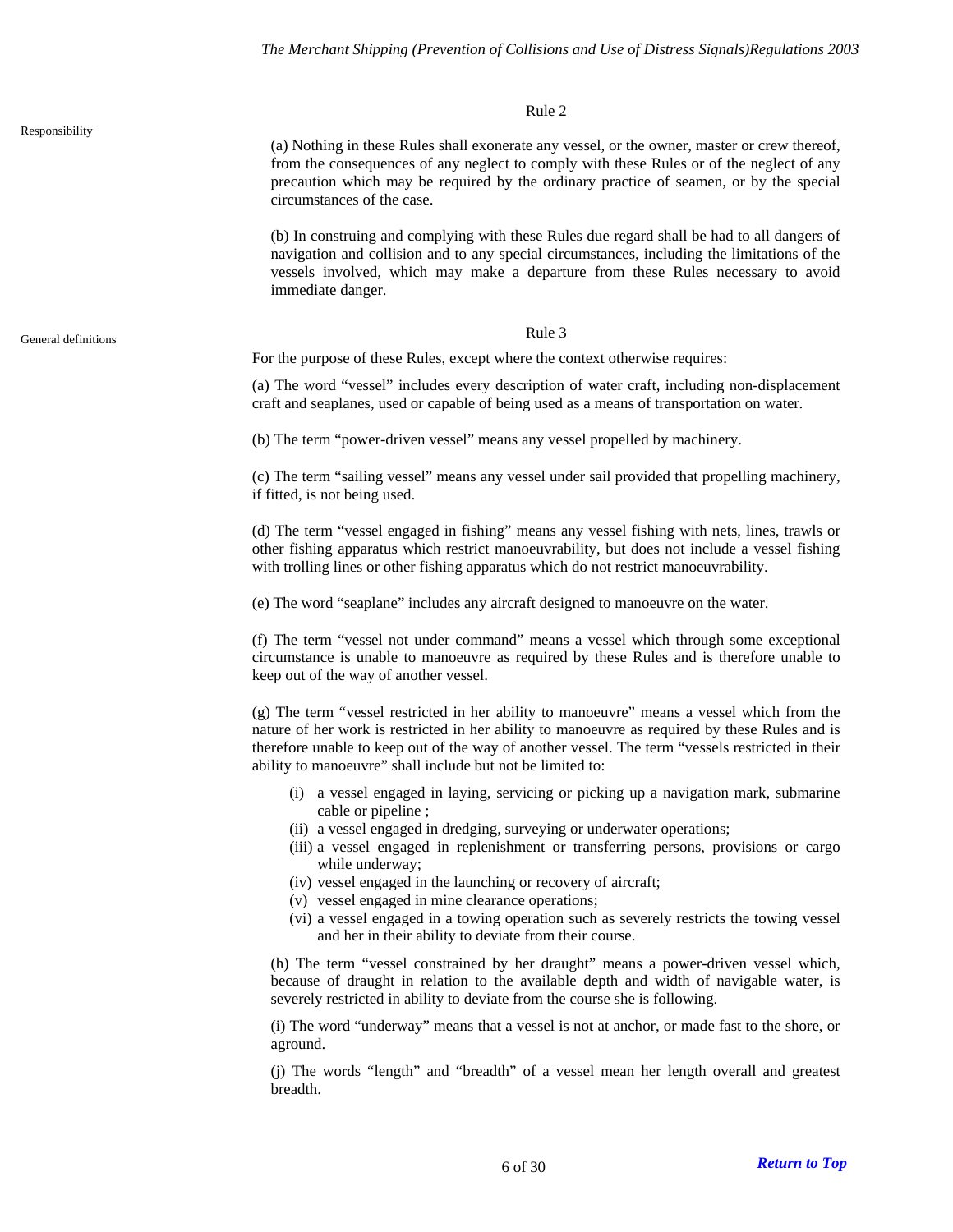(k) Vessels shall be deemed to be in sight of one another only when one can be observed visually from the other.

(l) The term "restricted visibility" means any condition in which visibility is restricted by fog, mist, falling snow, heavy rainstorms, sandstorms or any other similar causes.

### **PART B - STEERING AND SAILING RULES**

#### **Section I - Conduct of vessels in any condition of visibility**

# <span id="page-6-0"></span>Application **Rule 4** Rules in this section apply in any condition of visibility. Rule 5 Look-out Every vessel shall at all times maintain a proper look-out by sight and hearing as well as by all available means appropriate in the prevailing circumstances and conditions so as to make a full appraisal of the situation and of the risk of collision. Rule 6 Safe speed Every vessel shall at all times proceed at a safe speed so that she can take proper and effective action to avoid collision and be stopped within a distance appropriate to the prevailing circumstances and

conditions.

In determining a safe speed the following factors shall be among those taken into account:

- (a) By all vessels:
	- (i) the state of visibility;
	- (ii) the traffic density including concentrations of fishing vessels or any other vessels;
	- (iii) the manoeuvrability of the vessel with special reference to stopping distance and turning ability in the prevailing conditions;
	- (iv) at night the presence of background light such as from shore lights or from back scatter of her own lights;
	- (v) the state of wind, sea and current, and the proximity of navigational hazards;
	- (vi) the draught in relation to the available depth of water.

(b) Additionally, by vessels with operational radar:

- (i) the characteristics, efficiency and limitations of the radar equipment;
- (ii) any constraints imposed by the radar range scale in use;
- (iii) the effect on radar detection of the sea state, weather and other sources of interference;
- (iv) the possibility that small vessels, ice and other floating objects may not be detected by radar at an adequate range;
- (v) the number, location and movement of vessels detected by radar;
- (vi) the more exact assessment of the visibility that may be possible when radar is used to determine the range of vessels or other objects in the vicinity.

# Risk of collision Rule 7

(a) Every vessel shall use all available means appropriate to the prevailing circumstances and conditions to determine if risk of collision exists. If there is any doubt such risk shall be deemed to exist.

(b) Proper use shall be made of radar equipment if fitted and operational, including long-range scanning to obtain early warning of risk of collision and radar plotting or equivalent systematic observation of detected objects.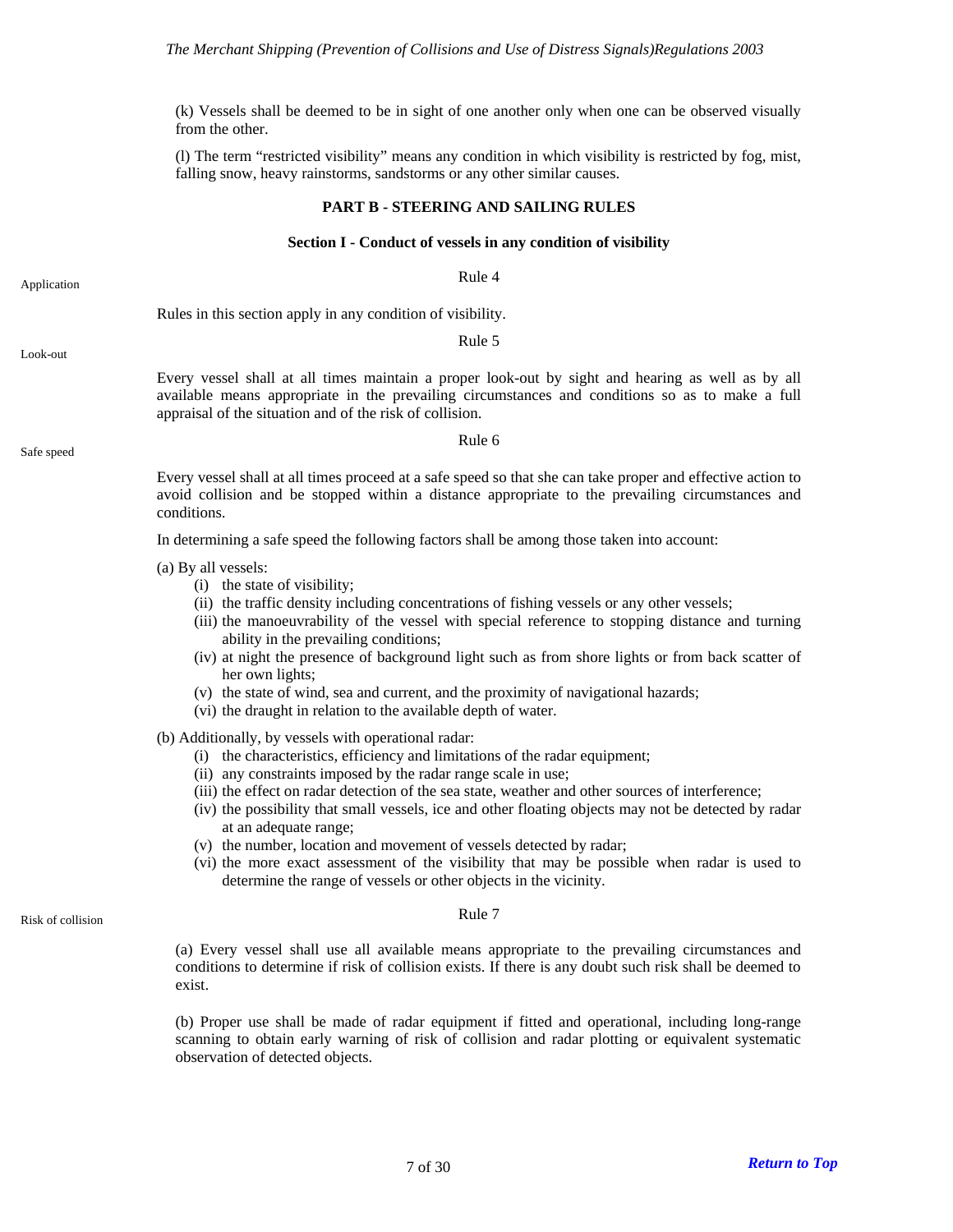(c) Assumptions shall not be made on the basis of scanty information, especially scanty radar information.

(d) In determining if risk of collision exists the following considerations shall be among those taken into account:

- (i) such risk shall be deemed to exist if the compass bearing of an approaching vessel does not appreciably change;
- (ii) such risk may sometimes exist even when an appreciable bearing change is evident, particularly when approaching a very large vessel or a tow or when approaching a vessel at close range.

#### Rule 8

(a) Any action taken to avoid collision shall, if the circumstances of the case admit, be positive, made in ample time and with due regard to the observance of good seamanship.

(b) Any alteration of course and/or speed to avoid collision shall, if the circumstances of the case admit, be large enough to be readily apparent to another vessel observing visually or by radar; a succession of small alterations of course and/or speed should be avoided.

(c) If there is sufficient sea-room, alteration of course alone may be the most effective action to avoid a close-quarters situation provided that it is made in good time, is substantial and does not result in another close-quarters situation.

(d) Action taken to avoid collision with another vessel shall be such as to result in passing at a safe distance. 'The effectiveness of the action shall be carefully checked until the other vessel is finally past and clear.

(e) If necessary to avoid collision or allow more time to assess the situation, a vessel shall slacken her speed or take all way off by stopping or reversing her means of propulsion.

- (f) (i) A vessel which, by any of these Rules, is required not to impede the passage or safe passage of another vessel shall, when required by the circumstances of the case, take early action to allow sufficient sea-room for the safe passage of the other vessel.
	- (ii) A vessel required not to impede the passage or safe passage of another vessel is not relieved of this obligation if approaching the other vessel so as to involve risk of collision and shall, when taking action, have full regard to the action which may be required by the Rules of this part.
	- (iii) A vessel the passage of which is not to be impeded remains fully obliged to comply with the Rules of this part when the two vessels are approaching one another so as to involve risk of collision.

(a) A vessel proceeding along the course of a narrow channel or fairway shall keep as near to the outer limit of the channel or fairway which lies on her starboard side as is safe and practicable.

(b) A vessel of less than 20 metres in length or a sailing vessel shall not impede the passage of a vessel which can safely navigate only within a narrow channel or fairway.

(c) A vessel engaged in fishing shall not impede the passage of any other vessel navigating within a narrow channel or fairway.

Action to avoid collision

Narrow channels **Rule 9**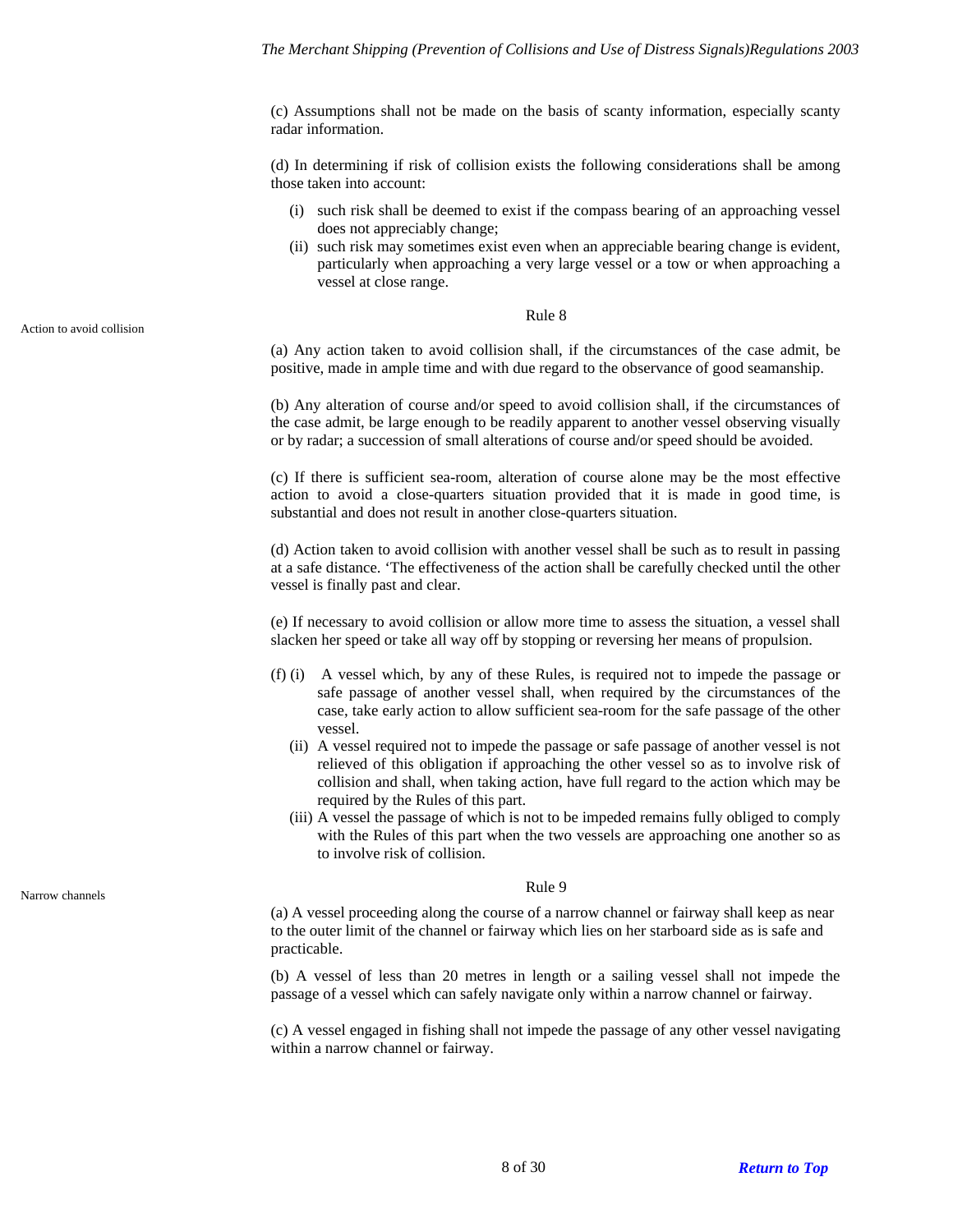(d) A vessel shall not cross a narrow channel or fairway if such crossing impedes the passage of a vessel which can safely navigate only within such channel or fairway. The latter vessel may use the sound signal prescribed in Rule 34(d) if in doubt as to the intention of the crossing vessel.

- (e) (i) In a narrow channel or fairway when overtaking can take place only if the vessel to be overtaken has to take action to permit safe passing, the vessel intending to overtake shall indicate her intention by sounding the appropriate signal prescribed in Rule  $34(c)(i)$ . The vessel to be overtaken shall, if in agreement, sound the appropriate signal prescribed in Rule  $34(c)(ii)$  and take steps to permit safe passing. If in doubt she may sound the signals prescribed in Rule 34(d).
	- (ii) This Rule does not relieve the overtaking vessel of her obligation under Rule 13.

(f) A vessel nearing a bend or an area of a narrow channel or fairway where other vessels may be obscured by an intervening obstruction shall navigate with particular alertness and caution and shall sound the appropriate signal prescribed in Rule 34(e).

(g) Any vessel shall, if the circumstances of the case admit, avoid anchoring in a narrow channel.

# Rule 10 Traffic separation scheme

(a) This Rule applies to traffic separation schemes adopted by the Organization and does not relieve any vessel of her obligation under any other Rule.

- (b) A vessel using a traffic separation scheme shall:
	- (i) proceed in the appropriate traffic lane in the general direction of traffic flow for that lane;
	- (ii) so far as practicable keep clear of a traffic separation line or separation zone;
	- (iii) normally join or leave a traffic lane at the termination of the lane, but when joining or leaving from either side shall do so at as
		- small an angle to the general direction of traffic flow as practicable.

(c) A vessel shall, so far as practicable, avoid crossing traffic lanes but if obliged to do so shall cross on a heading as nearly as practicable at right angles to the general direction of traffic flow.

- (d) (i) A vessel shall not use an inshore traffic zone when she can safely use the appropriate traffic lane within the adjacent traffic separation scheme. However, vessels of less than 20 metres in length, sailing vessels and vessels engaged in fishing may use the inshore traffic zone.
	- (ii) Notwithstanding subparagraph (d)(i), a vessel may use an inshore traffic zone when en route to or from a port, offshore installation or structure, pilot station or any other place situated within the inshore traffic zone, or to avoid immediate danger.

(e) A vessel other than a crossing vessel or a vessel joining or leaving a lane shall not normally enter a separation zone or cross a separation line except:

- (i) in cases of emergency to avoid immediate danger;
- (ii) to engage in fishing within a separation zone.

(f) A vessel navigating in areas near the terminations of traffic separation schemes shall do so with particular caution.

(g) A vessel shall so far as practicable avoid anchoring in a traffic separation scheme or in areas near its terminations.

(h) A vessel not using a traffic separation scheme shall avoid it by as wide a margin as is practicable.

(i) A vessel engaged in fishing shall not impede the passage of any vessel following a traffic lane.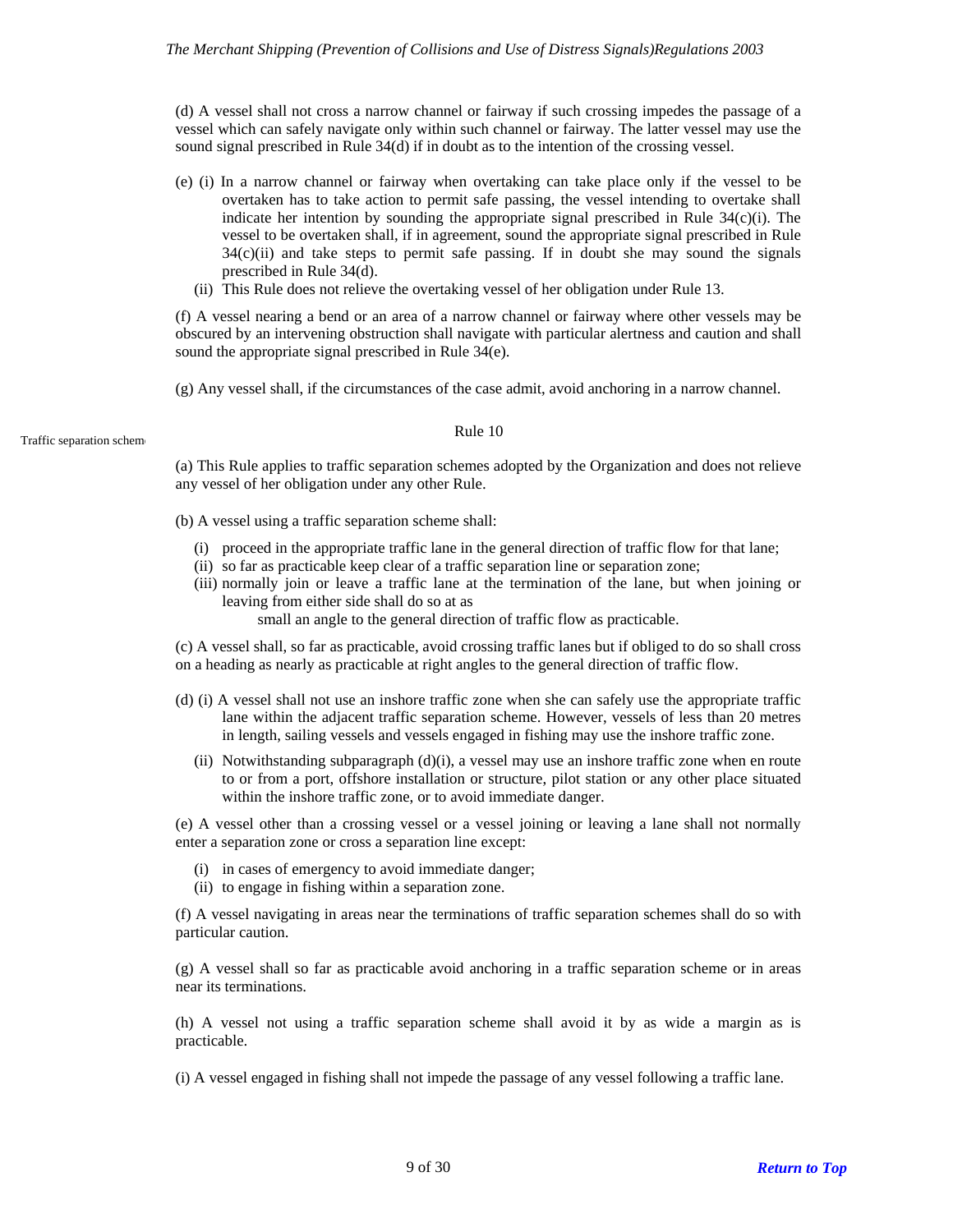(j) A vessel of less than 20 metres in length or a sailing vessel shall not impede the safe passage of a power-driven vessel following a traffic lane.

(k) A vessel restricted in her ability to manoeuvre when engaged in an operation for the maintenance of safety of navigation in a traffic separation scheme is exempted from complying with this Rule to the extent necessary to carry out the operation.

(l) A vessel restricted in her ability to manoeuvre when engaged in an operation for the laying, servicing or picking up of a submarine cable, within a traffic separation scheme, is exempted from complying with this Rule to the extent necessary to carry out the operation.

#### **Section II - Conduct of vessels in sight of one another**

# Application Rule 11

Rules in this section apply to vessels in sight of one another.

(a) When two sailing vessels are approaching one another, so as to involve risk of collision, one of them shall keep out of the way of the other as follows:

- (i) when each has the wind on a different side, the vessel which has the wind on the port side shall keep out of the way of the other;
- (ii) when both have the wind on the same side, the vessel which is to windward shall keep out the way of the vessel which is to leeward;
- (iii) if a vessel with the wind on the port side sees a vessel to windward and cannot determine with certainty whether the other vessel has the wind on the port or on the starboard side, she shall keep out of the way of the other.

(b) For the purposes of this Rule the windward side shall be deemed to be the side opposite to that on which the mainsail is carried or, in the case of a square-rigged vessel, the side opposite to that which the largest fore-and-aft sail is carried.

#### Overtaking **Rule 13**

(a) Notwithstanding anything contained in the Rules of part B, sections I and II, any vessel overtaking any other shall keep out of the way of the vessel being overtaken.

(b) A vessel shall be deemed to be overtaking when coming up with another vessel from a direction more than 22.5 degrees abaft her beam, that is, in such a position with reference to the vessel she is overtaking, that at night she would be able to see only the sternlight of that vessel but neither of her sidelights.

(c) When a vessel is in any doubt as to whether she is overtaking another, she shall assume that this is the case and act accordingly.

(d) Any subsequent alteration of the bearing between the two vessels shall not make the overtaking vessel a crossing vessel within the meaning of these Rules or relieve her of the duty of keeping clear of the overtaken vessel until she is finally past and clear.

Sailing vessels Rule 12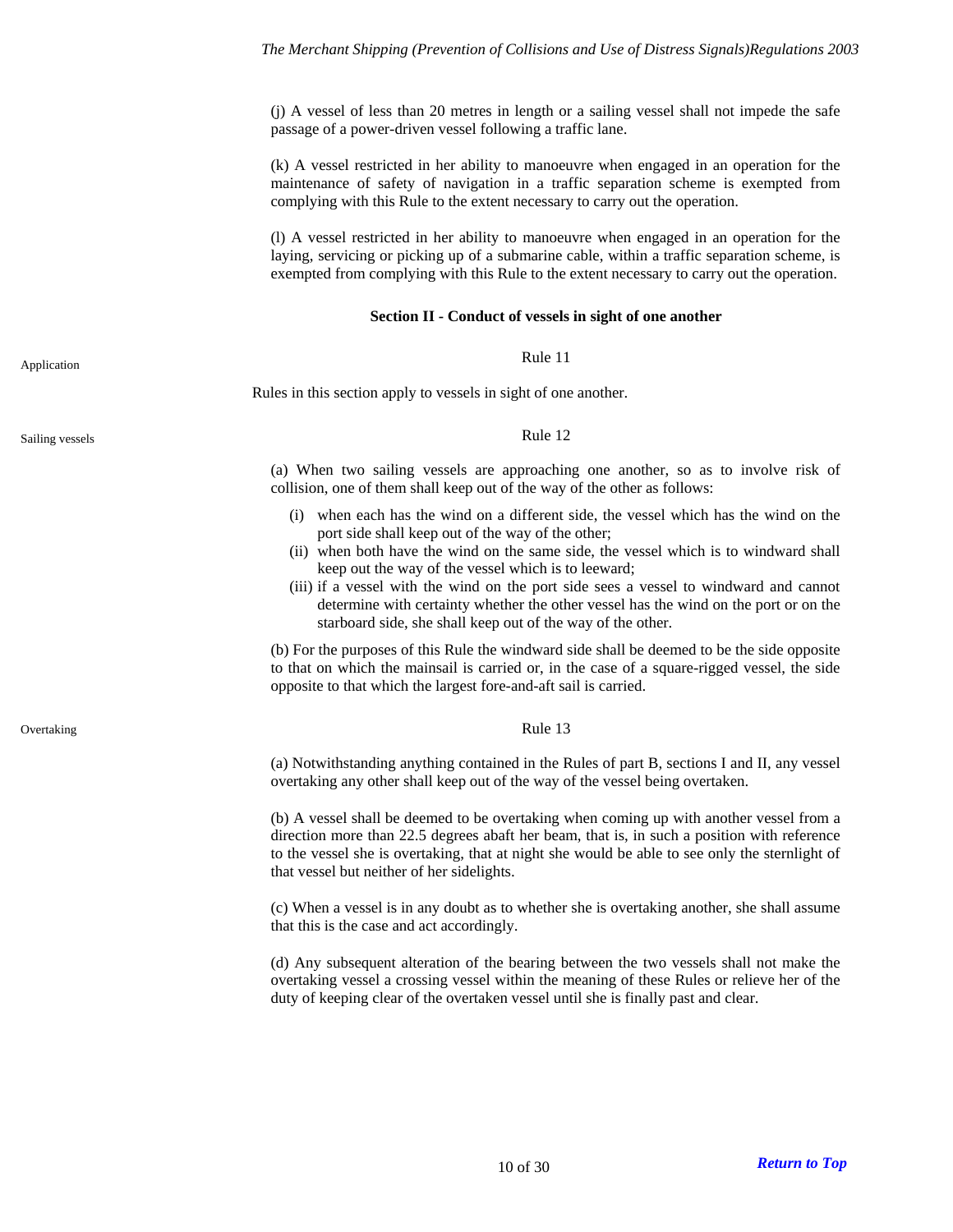|                                     | Rule 14                                                                                                                                                                                                                                                                                       |  |  |  |  |
|-------------------------------------|-----------------------------------------------------------------------------------------------------------------------------------------------------------------------------------------------------------------------------------------------------------------------------------------------|--|--|--|--|
| Head-on situation                   | (a) When two power-driven vessels are meeting on reciprocal or nearly reciprocal courses so as to<br>involve risk of collision each shall alter her course to starboard so that each shall pass on the port<br>side of the other.                                                             |  |  |  |  |
|                                     | (b) Such a situation shall be deemed to exist when a vessel sees the other ahead or nearly ahead and<br>by night she could see the masthead lights of the other in a line or nearly in a line and/or both<br>sidelights and by day she observes the corresponding aspect of the other vessel. |  |  |  |  |
|                                     | (c) When a vessel is in any doubt as to whether such a situation exists she shall assume that it does<br>exist and act accordingly.                                                                                                                                                           |  |  |  |  |
| Crossing situation                  | Rule 15                                                                                                                                                                                                                                                                                       |  |  |  |  |
|                                     | When two power-driven vessels are crossing so as to involve risk of collision, the vessel which has the<br>other on her own starboard side shall keep out of the way and shall, if the circumstances of the case<br>admit, avoid crossing ahead of the other vessel.                          |  |  |  |  |
| Action by give-way                  | Rule 16                                                                                                                                                                                                                                                                                       |  |  |  |  |
| vessel                              | Every vessel which is directed to keep out of the way of another vessel shall, so far as possible, take<br>early and substantial action to keep well clear.                                                                                                                                   |  |  |  |  |
|                                     | Rule 17                                                                                                                                                                                                                                                                                       |  |  |  |  |
| Action by stand<br>on vessel        | (a) (i) Where one of two vessels is to keep out of the way the other shall keep her course and speed.                                                                                                                                                                                         |  |  |  |  |
|                                     | (ii) The latter vessel may however take action to avoid collision by her manoeuvre alone, as<br>soon as it becomes apparent to her that the vessel required to keep out of the way is not<br>taking appropriate action in compliance with these Rules.                                        |  |  |  |  |
|                                     | (b) When, from any cause, the vessel required to keep her course and speed finds herself so close<br>that collision cannot be avoided by the action of the give-way vessel alone, she shall take such<br>action as will best aid to avoid collision.                                          |  |  |  |  |
|                                     | (c) A power-driven vessel which takes action in a crossing situation in accordance with paragraph<br>(a)(ii) of this Rule to avoid collision with another power-driven vessel shall, if the circumstances of<br>the case admit, not alter course to port for a vessel on her own port side.   |  |  |  |  |
|                                     | (d) This Rule does not relieve the give-way vessel of her obligation to keep out of the way.                                                                                                                                                                                                  |  |  |  |  |
| Responsibilities<br>between vessels | Rule 18                                                                                                                                                                                                                                                                                       |  |  |  |  |
|                                     | Except where Rules 9, 10 and 13 otherwise require:                                                                                                                                                                                                                                            |  |  |  |  |
|                                     | (a) A power-driven vessel underway shall keep out of the way of:                                                                                                                                                                                                                              |  |  |  |  |
|                                     | (i) a vessel not under command;<br>(ii) a vessel restricted in her ability to manoeuvre;<br>(iii) a vessel engaged in fishing;<br>(iv) a sailing vessel.                                                                                                                                      |  |  |  |  |
|                                     | (b) A sailing vessel underway shall keep out of the way of:                                                                                                                                                                                                                                   |  |  |  |  |
|                                     | (i) a vessel not under command;<br>(ii) a vessel restricted in her ability to manoeuvre;<br>(iii) a vessel engaged in fishing.                                                                                                                                                                |  |  |  |  |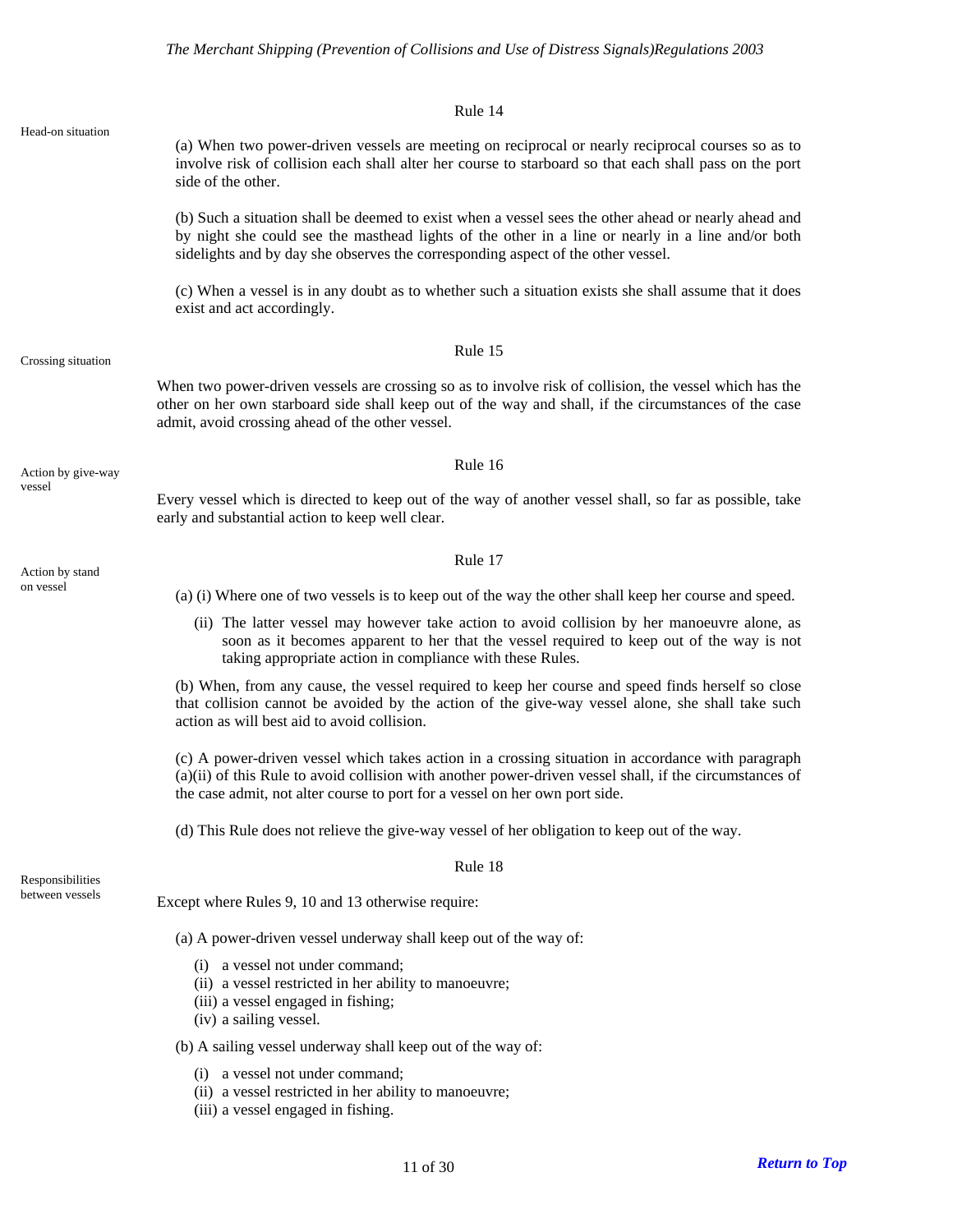(c) A vessel engaged in fishing when underway shall, so far as possible, keep out of the way of:

- (i) a vessel not under command;
- (ii) a vessel restricted in her ability to manoeuvre.
- (d) (i) Any vessel other than a vessel not under command or a vessel restricted in her ability to manoeuvre shall, if the circumstances of the case admit, avoid impeding the safe passage of a vessel constrained by her draught, exhibiting the signals in Rule 28.
	- (ii) A vessel constrained by her draught shall navigate with particular caution having full regard to her special condition.

(e) A seaplane on the water shall, in general, keep well clear of all vessels and avoid impeding their navigation. In circumstances, however, where risk of collision exists, she shall comply with the Rules of this part.

#### **Section III - Conduct of vessels in restricted visibility**

#### Rule 19

restricted visibility (a) This Rule applies to vessels not in sight of one another when navigating in or near an area of restricted visibility.

> (b) Every vessel shall proceed at a safe speed adapted to the prevailing circumstances and conditions of restricted visibility. A power-driven vessel shall have her engines ready for immediate manoeuvre.

> (c) Every vessel shall have due regard to the prevailing circumstances and conditions of restricted visibility when complying with the Rules of section I of this part.

> (d) A vessel which detects by radar alone the presence of another vessel shall determine if a close-quarters situation is developing and/or risk of collision exists. If so, she shall take avoiding action in ample time, provided that when such action consists of an alteration of course, so far as possible the following shall be avoided:

- (i) an alteration of course to port for a vessel forward of the beam, other than for a vessel being overtaken;
- (ii) an alteration of course towards a vessel abeam or abaft the beam.

(e) Except where it has been determined that a risk of collision does not exist, every vessel which hears apparently forward of her beam the fog signal of another vessel, or which cannot avoid a close-quarters situation with another vessel forward of her beam, shall reduce her speed to the minimum at which she can be kept on her course. She shall if necessary take all her way off and in any event navigate with extreme caution until danger of collision is over.

#### **PART C - LIGHTS AND SHAPES**

#### Rule 20

(a) Rules in this part shall be complied with in all weathers.

(b) The Rules concerning lights shall be complied with from sunset to sunrise and during such times no other lights shall be exhibited, except such lights as cannot be mistaken for the lights specified in these Rules or do not impair their visibility or distinctive character, or interfere with the keeping of a proper look-out.

(c) The lights prescribed by these Rules shall, if carried, also be exhibited from sunrise to sunset in restricted visibility and may be exhibited in all other circumstances when it is deemed necessary.

Conduct of vessels in

<span id="page-11-0"></span>Application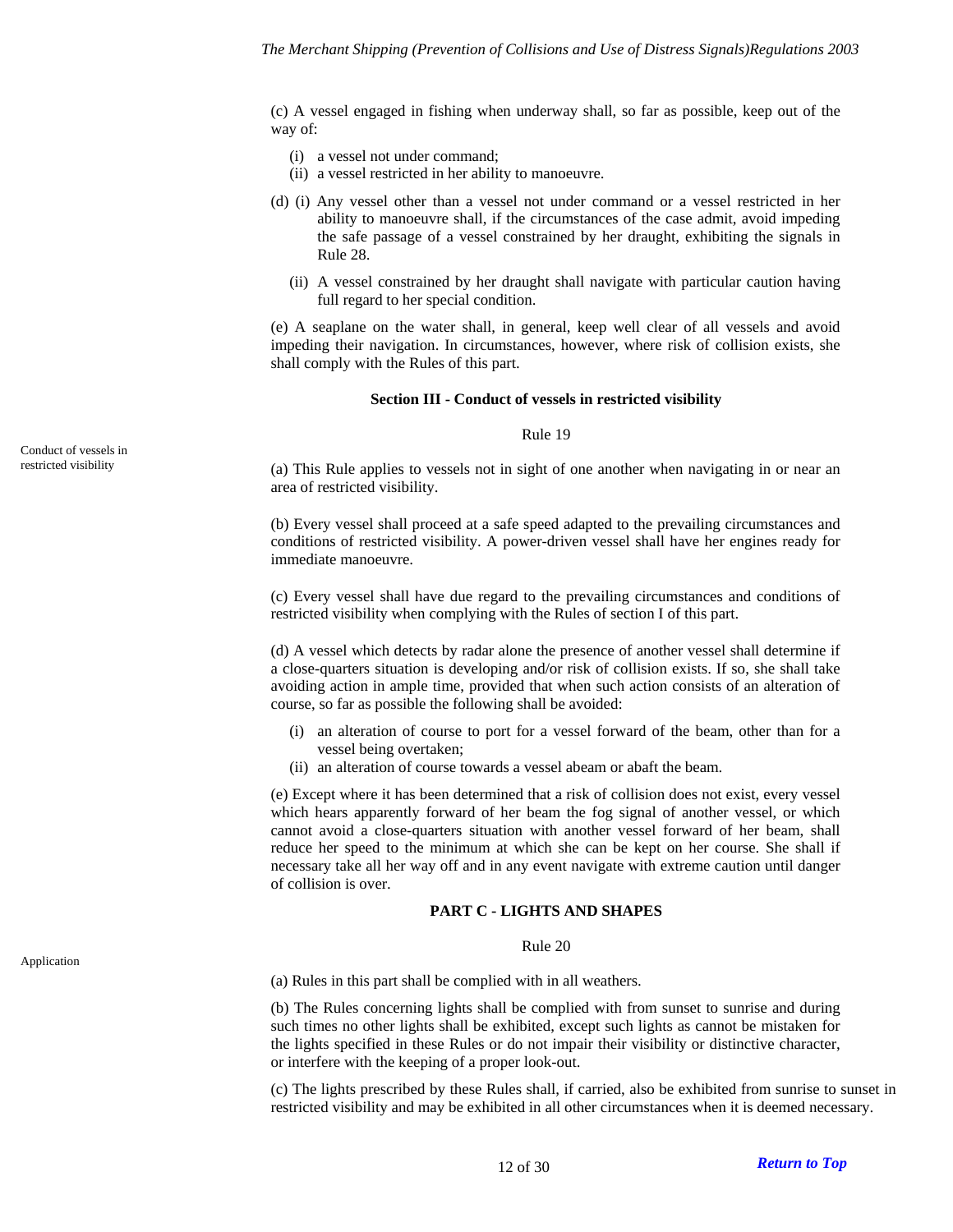(d) The Rules concerning shapes shall be complied with by day.

(e) The lights and shapes specified in these Rules shall comply with the provisions of Annex I to these Regulations.

Rule 21

(a) "Masthead light" means a white light placed over the fore and aft centreline of the vessel showing an unbroken light over an arc of the horizon of 225 degrees and so fixed as to show the light from right ahead to 22.5 degrees abaft the beam on either side of the vessel.

(b) "Sidelights" means a green light on the starboard side and a red light on the port side each showing an unbroken light over an arc of the horizon of 112.5 degrees and so fixed as to show the light from right ahead to 22.5 degrees abaft the beam on its respective side. In a vessel of less than 20 metres in length the sidelights may be combined in one lantern carried on the fore and aft centreline of the vessel.

(c) "Sternlight" means a white light placed as nearly as practicable at the stern showing an unbroken light over an arc of the horizon of 135 degrees and so fixed as to show the light 67.5 degrees from right aft on each side of the vessel.

(d) "Towing light" means a yellow light having the same characteristics as the "sternlight" defined in paragraph (c) of this Rule.

(e) "All-round light" means a light showing an unbroken light over an arc of the horizon of 360 degrees.

(f) "Flashing light" means a light flashing at regular intervals at a frequency of 120 flashes or more per minute.

Visibility of lights Rule 22

The lights prescribed in these Rules shall have an intensity as specified in section 8 of Annex I to these Regulations so as to be visible at the following minimum ranges:

(a) In vessels of 50 metres or more in length:

- a masthead light, 6 miles;
- a sidelight, 3 miles;
- a sternlight, 3 miles;
- a towing light, 3 miles;
- a white, red, green or yellow all-round light, 3 miles.

(b) In vessels of 12 metres or more in length but less than 50 metres in length:

- a masthead light, 5 miles; except that where the length of the vessel is less than 20 metres, 3 miles;

- a sidelight, 2 miles;
- a sternlight, 2 miles;
- a towing light, 2 miles;
- a white, red, green or yellow all-round light, 2 miles.

(c) In vessels of less than 12 metres in length:

- a masthead light, 2 miles;
- a sidelight, 1 mile;
- a sternlight, 2 miles;
- a towing light, 2 miles
- a white, red, green or yellow all-round light, 2 miles.
- (d) In inconspicuous, partly submerged vessels or objects being towed:
	- a white all-round light, 3 miles.

Definitions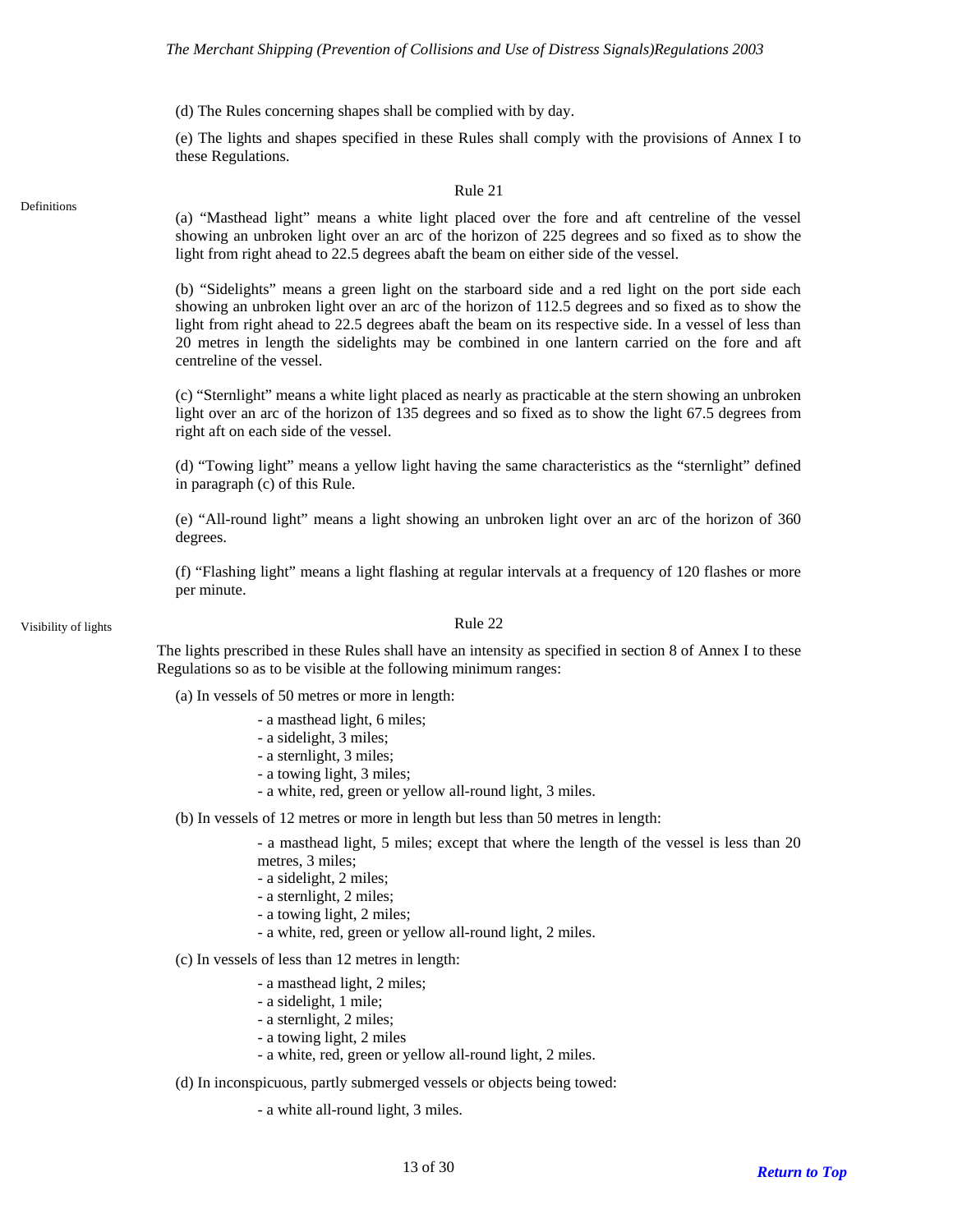Power-driven vessels

#### Rule 23

underway (a) A power-driven vessel underway shall exhibit:

- (i) a masthead light forward;
- (ii) a second masthead light abaft of and higher than the forward one; except that a vessel of less than 50 metres in length shall not be obliged to exhibit such light but may do so;
- (iii) sidelights;
- (iv) a sternlight.

(b) An air-cushion vessel when operating in the non-displacement mode shall, in addition to the lights prescribed in paragraph (a) of this Rule, exhibit an all-round flashing yellow light.

- (c) (i) A power-driven vessel of less than 12 metres in length may in lieu of the lights prescribed in paragraph (a) of this Rule exhibit an all-round white light and sidelights;
	- (ii) a power-driven vessel of less than 7 metres length whose maximum speed does not exceed 7 knots may in lieu of the lights prescribed in paragraph (a) of this Rule exhibit an all-round white light and shall, if practicable, also exhibit sidelights;
	- (iii) the masthead light or all-round white light on a power-driven vessel of less than 12 metres in length may be displaced from the fore and aft centreline of the vessel if centreline fitting is not practicable, provided that the sidelights are combined in one lantern which shall be carried on the fore and aft centreline of the vessel or located as nearly as practicable in the same fore and aft line as the masthead light or the allround white light.

# Towing and pushing Towing and pushing Towing and pushing Towing and pushing Towing and pushing Towing and  $\mathbb{R}$

(a) A power-driven vessel when towing shall exhibit:

- (i) instead of the light prescribed in Rule  $23(a)(i)$  or  $(a)(ii)$ , two masthead lights in a vertical line. When the length of the tow, measuring from the stern of the towing vessel to the after end of the tow exceeds 200 metres, three such lights in a vertical line;
- (ii) sidelights;
- (iii) a sternlight;
- (iv) a towing light in a vertical line above the sternlight;
- (v) when the length of the tow exceeds 200 metres, a diamond shape where it can best be seen.

(b) When a pushing vessel and a vessel being pushed ahead are rigidly connected in a composite unit they shall be regarded as a power-driven vessel and exhibit the lights prescribed in Rule 23.

(c) A power-driven vessel when pushing ahead or towing alongside, except in the case of a composite unit, shall exhibit:

- (i) instead of the light prescribed in Rule  $23(a)(i)$  or  $(a)(ii)$ , two masthead lights in a vertical line;
- (ii) sidelights;
- (iii) a sternlight.

(d) A power-driven vessel to which paragraph (a) or (c) of this Rule applies shall also comply with Rule 23(a)(ii).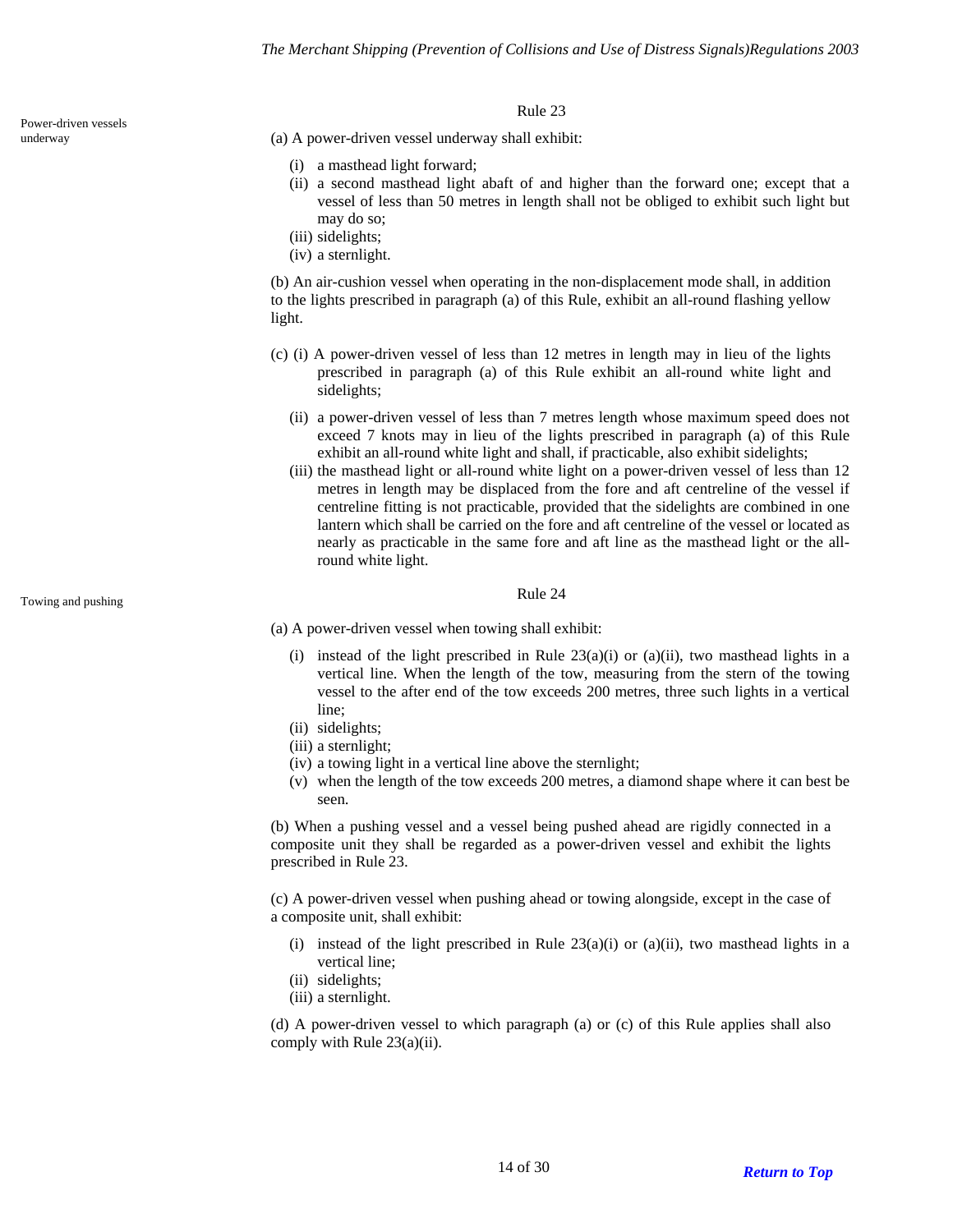(e) A vessel or object being towed, other than those mentioned in paragraph (g) of this Rule, shall exhibit:

- (i) sidelights;
- (ii) a sternlight;
- (iii) when the length of the tow exceeds 200 metres, a diamond shape where it can best be seen.

(f) Provided that any number of vessels being towed alongside or pushed in a group shall be lighted as one vessel,

- (i) a vessel being pushed ahead, not being part of a composite unit, shall exhibit at the forward end, sidelights;
- (ii) a vessel being towed alongside shall exhibit a sternlight and at the forward end, sidelights.

(g) An inconspicuous, partly submerged vessel or object, or combination of such vessels or objects being towed, shall exhibit:

- (i) if it is less than 25 metres in breadth, one all-round white light at or near the forward end and one at or near the after end except that dracones need not exhibit a light at or near the forward end;
- (ii) if it is 25 metres or more in breadth, two additional all-round white lights at or near the extremities of its breadth;
- (iii) if it exceeds 100 metres in length, additional all-round white lights between the lights prescribed in subparagraphs (i) and (ii) so that the distance between the lights shall not exceed 100 metres;
- (iv) a diamond shape at or near the aftermost extremity of the last vessel or object being towed and if the length of the tow exceeds 200 metres an additional diamond shape where it can best be seen and located as far forward as is practicable.

(h) Where from any sufficient cause it is impracticable for a vessel or object being towed to exhibit the lights or shapes prescribed in paragraph (e) or (g) of this Rule, all possible measures shall be taken to light the vessel or object towed or at least to indicate the presence of such vessel or object.

(i) Where from any sufficient cause it is impracticable for a vessel not normally engaged in towing operations to display the lights prescribed in paragraph (a) or (c) of this Rule, such vessel shall not be required to exhibit those lights when engaged in towing another vessel in distress or otherwise in need of assistance. All possible measures shall be taken to indicate the nature of the relationship between the towing vessel and the vessel being towed as authorised by Rule 36, in particular by illuminating the towline.

Rule 25

Sailing vessels underway

under oars (a) A sailing vessel underway shall exhibit:

- (i) sidelights;
- (ii) a sternlight.

(b) In a sailing vessel of less than 20 metres in length the lights prescribed in paragraph (a) of this Rule may be combined in one lantern carried at or near the top of the mast where it can best be seen.

(c) A sailing vessel underway may, in addition to the lights prescribed in paragraph (a) of this Rule, exhibit at or near the top of the mast, where they can best be seen, two all-round lights in a vertical line, the upper being red and the lower green, but these lights shall not be exhibited in conjunction with the combined lantern permitted by paragraph (b) of this Rule.

(d) (i) A sailing vessel of less than 7 metres in length shall, if practicable, exhibit the lights prescribed in paragraph (a) or (b) of this Rule, but if she does not, she shall have ready at hand an electric torch or lighted lantern showing a white light which shall be exhibited in sufficient time to prevent collision.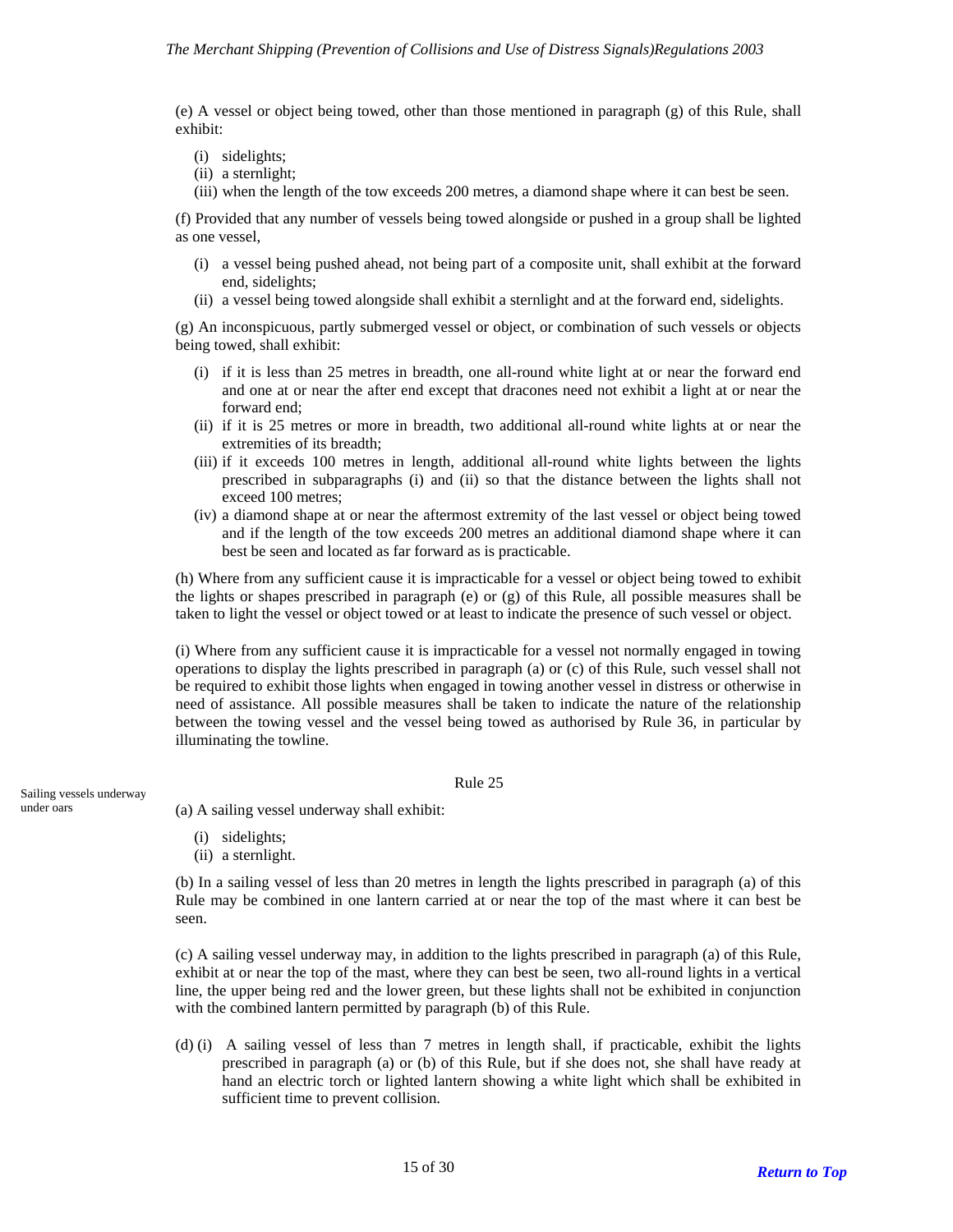(ii) A vessel under oars may exhibit the lights prescribed in this Rule for sailing vessels, but if she does not, she shall have ready at hand an electric torch or lighted lantern showing a white light which shall be exhibited in sufficient time to prevent collision.

(e) A vessel proceeding under sail when also being propelled by machinery shall exhibit forward where it can best be seen a conical shape, apex downwards.

# Fishing vessels Rule 26

(a) A vessel engaged in fishing, whether underway or at anchor, shall exhibit only the lights and shapes prescribed in this Rule.

(b) A vessel when engaged in trawling, by which is meant the dragging through the water of a dredge net or other apparatus used as a fishing appliance, shall exhibit:

- (i) two all-round lights in a vertical line, the upper being green and the lower white, or a shape consisting of two cones with their apexes together in a vertical line one above the other;
- (ii) a masthead light abaft of and higher than the all-round green light; a vessel of less than 50 metres in length shall not be obliged to exhibit such a light but may do so;
- (iii) when making way through the water, in addition to the lights prescribed in this paragraph, sidelights and a sternlight.

(c) A vessel engaged in fishing, other than trawling, shall exhibit:

- (i) two all-round lights in a vertical line, the upper being red and the lower white, or a shape consisting of two cones with apexes together in a vertical line one above the other;
- (ii) when there is outlying gear extending more than 150 metres horizontally from the vessel, an all-round white light or a cone apex upwards in the direction of the gear;
- (iii) when making way through the water, in addition to the lights prescribed in this paragraph, sidelights and a sternlight.

(d) The additional signals described in Annex II to these Regulations apply to a vessel engaged in fishing in close proximity to other vessels engaged in fishing.

(e) A vessel when not engaged in fishing shall not exhibit the lights or shapes prescribed in this Rule but only those prescribed for a vessel of her length.

(a) A vessel not under command shall exhibit:

- (i) two all-round red lights in a vertical line where they can best be seen;
- (ii) two balls or similar shapes in a vertical line where they can best be seen;
- (iii) when making way through the water, in addition to the lights prescribed in this paragraph, sidelights and a sternlight.

(b) A vessel restricted in her ability to manoeuvre, except a vessel engaged in mineclearance operations, shall exhibit:

- (i) three all-round lights in a vertical line where they can best be seen. The highest and lowest of these lights shall be red and the middle light shall be white;
- (ii) three shapes in a vertical line where they can best be seen. The highest and lowest of these shapes shall be balls and the middle one a diamond;
- (iii) when making way through the water, a masthead light or lights, sidelights and a sternlight, in addition to the lights prescribed in subparagraph (i);
- (iv) when at anchor, in addition to the lights or shapes prescribed in sub-paragraphs (i) and (ii), the light, lights or shape prescribed in Rule 30.

(c) A power-driven vessel engaged in a towing operation such as severely restricts the towing vessel and her tow in their ability to deviate from their course shall, in addition to the lights or shapes prescribed in Rule 24(a), exhibit the lights or shapes prescribed in subparagraphs (b)(i) and (ii) of this Rule.

Rule 27 Vessels not under command or restricted in their ability to manoeuvre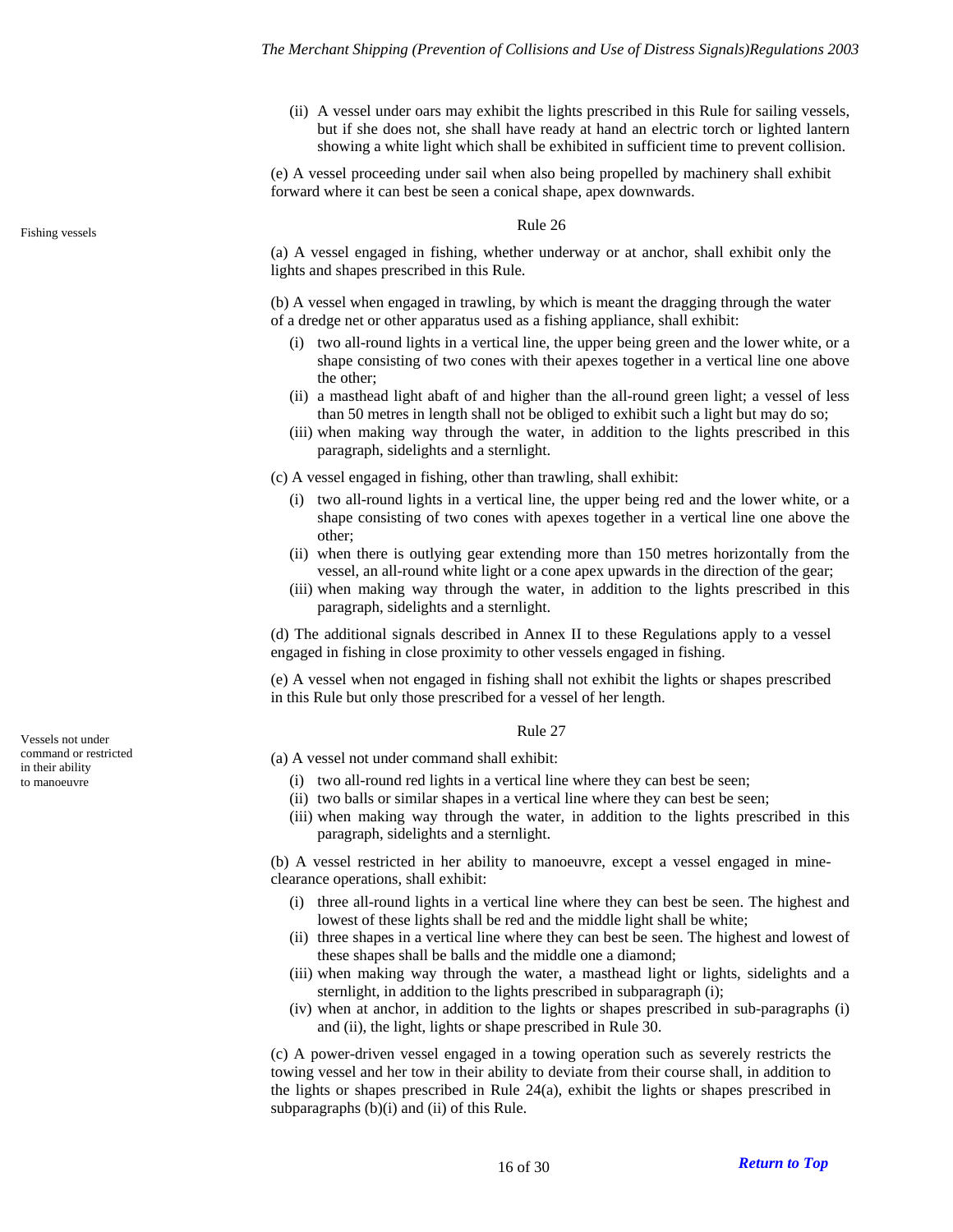(d) A vessel engaged in dredging or underwater operations, when restricted in her ability to manoeuvre, shall exhibit the lights and shapes prescribed in subparagraphs (b)(i), (ii) and (iii) of this Rule and shall in addition, when an obstruction exists, exhibit:

- (i) two all-round red lights or two balls in a vertical line to indicate the side on which the obstruction exists;
- (ii) two all-round green lights or two diamonds in a vertical line to indicate the side on which another vessel may pass;
- (iii) when at anchor, the lights or shapes prescribed in this paragraph instead of the lights or shape prescribed in Rule 30.

(e) Whenever the size of a vessel engaged in diving operations makes it impracticable to exhibit all lights and shapes prescribed in paragraph (d) of this Rule, the following shall be exhibited:

- (i) three all-round lights in a vertical line where they can best be seen. The highest and lowest of these lights shall be red and the middle light shall be white;
- (ii) a rigid replica of the International Code flag "A" not less than 1 metre in height. Measures shall be taken to ensure its all-round visibility.

(f) A vessel engaged in mine clearance operations shall in addition to the lights prescribed for a power-driven vessel in Rule 23 or to the lights or shape prescribed for a vessel at anchor in Rule 30 as appropriate, exhibit three all-round green lights or three balls. One of these lights or shapes shall be exhibited near the foremast head and one at each end of the fore yard. These lights or shapes indicate that it is dangerous for another vessel to approach within 1000 metres of the mine clearance vessel.

(g) Vessels of less than 12 metres in length, except those engaged in diving operations, shall not be required to exhibit the lights and shapes prescribed in this Rule.

(h) The signals prescribed in this Rule are not signals of vessels in distress and requiring assistance. Such signals are contained in Annex IV to these Regulations.

# Vessels constrained by Rule 28

their draught <br>A vessel constrained by her draught may, in addition to the lights prescribed for power-driven vessels in Rule 23, exhibit where they can best be seen three all-round red lights in a vertical line, or a cylinder.

# Pilot vessels Rule 29

- (a) A vessel engaged on pilotage duty shall exhibit:
	- (i) at or near the masthead, two all-round lights in a vertical line, the upper being white and the lower red;
	- (ii) when underway, in addition, sidelights and a sternlight;
	- (iii) when at anchor, in addition to the lights prescribed in subparagraph (i), the light, lights or shape prescribed in Rule 30 for vessels at anchor.

(b) A pilot vessel when not engaged on pilotage duty shall exhibit the lights or shapes prescribed for a similar vessel of her length.

Anchored vessels and vestels and vestels are not all the set of the set of the set of the set of the set of the  $\mathbb{R}$ ule 30

(a) A vessel at anchor shall exhibit where it can best be seen:

- (i) in the fore part an all-round white light or one ball;
- (ii) at or near the stern and at a lower level than the light prescribed in subparagraph (i), an allround white light.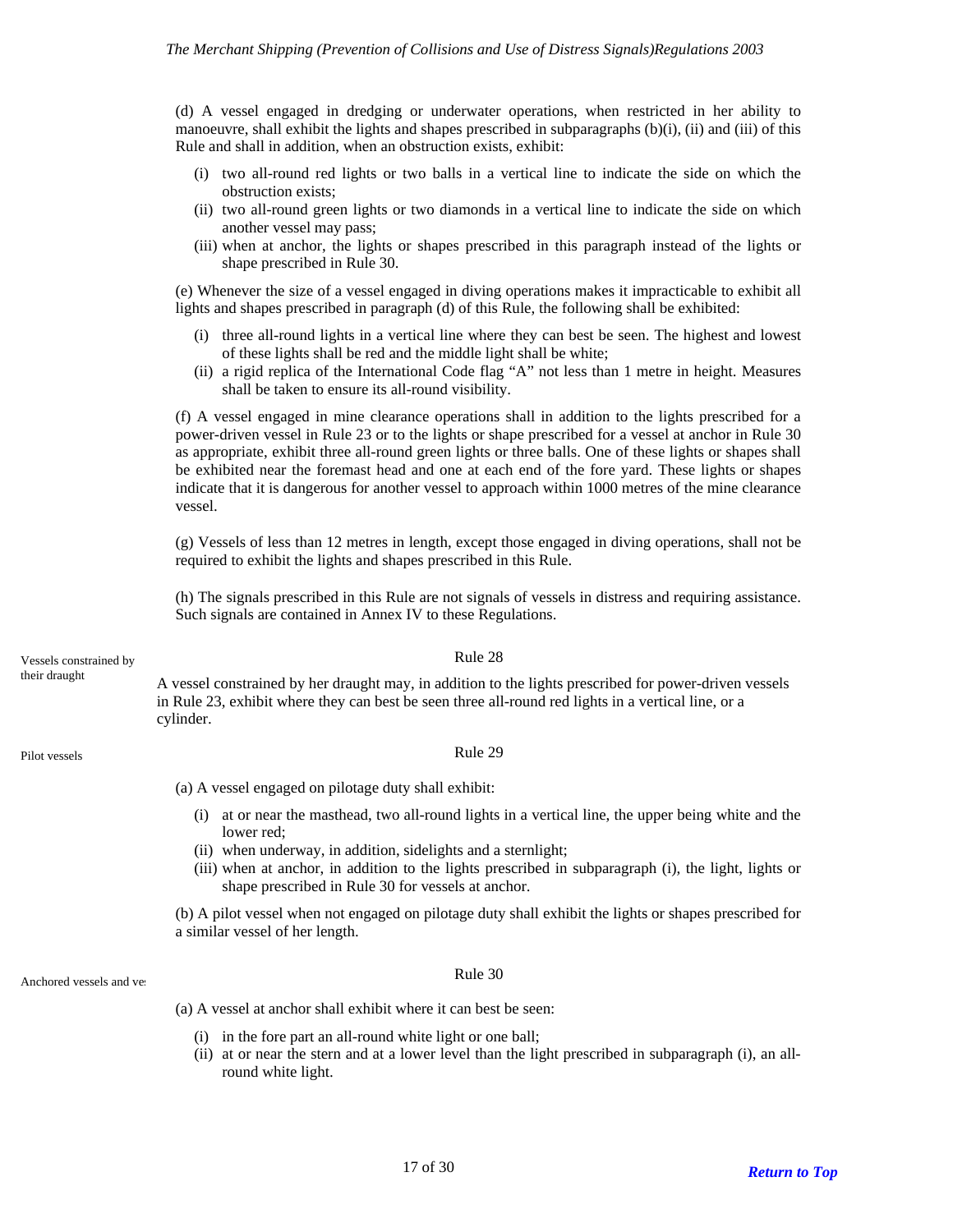(b) A vessel of less than 50 metres in length may exhibit an all-round white light where it can best be seen instead of the lights prescribed in paragraph (a) of this Rule.

(c) A vessel at anchor may, and a vessel of 100 metres and more in length shall, also use the available working or equivalent lights to illuminate her decks.

(d) A vessel aground shall exhibit the lights prescribed in paragraph (a) or (b) of this Rule and in addition, where they can best be seen:

(i) two all-round red lights in a vertical line;

(ii) three balls in a vertical line.

(e) A vessel of less than 7 metres in length, when at anchor, not in or near a narrow channel, fairway or anchorage, or where other vessels normally navigate, shall not be required to exhibit the lights or shape prescribed in paragraphs (a) and (b) of this Rule.

(f) A vessel of less than 12 metres in length, when aground, shall not be required to exhibit the lights or shapes prescribed in subparagraphs (d)(i) and (ii) of this Rule.

# Seaplanes Rule 31

Where it is impracticable for a seaplane to exhibit lights and shapes of the characteristics or in the positions described in the Rules of this part she shall exhibit lights and shapes as closely similar in characteristics and position as is possible.

### **PART D - SOUND AND LIGHT SIGNALS**

# <span id="page-17-0"></span>Definitions Rule 32

(a) The word "whistle" means any sound signalling appliance capable of producing the prescribed blasts and which complies with the specifications in Annex III to these Regulations.

(b) The term "short blast" means a blast of about one second's duration.

(c) The term "prolonged blast" means a blast of from four to six seconds' duration.

#### Rule 33

sound signals (a) A vessel of 12 metres or more in length shall be provided with a whistle and a bell and a vessel of 100 metres or more in length shall, in addition, be provided with a gong, the tone and sound of which cannot be confused with that of the bell. The whistle, bell and gong shall comply with the specifications in Annex III to these Regulations. The bell or gong or both may be replaced by other equipment having the same respective sound characteristics, provided that manual sounding of the prescribed signals shall always be possible.

> (b) A vessel of less than 12 metres in length shall not be obliged to carry the sound signaling appliances prescribed in paragraph (a) of this Rule but if she does not, she shall be provided with some other means of making an efficient sound signal.

Equipment for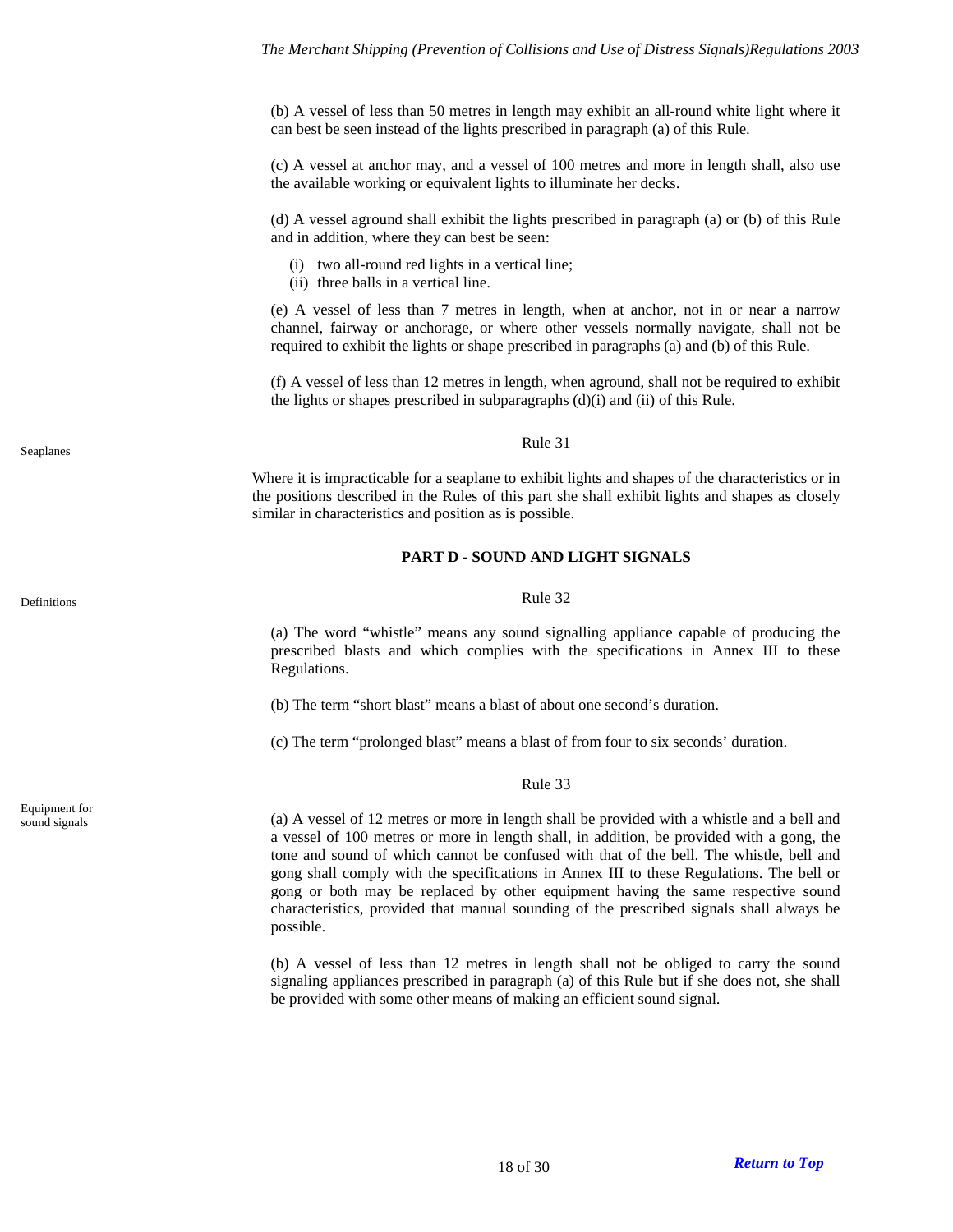#### Rule 34

Manoeuvring and

warning signals (a) When vessels are in sight of one another, a power-driven vessel underway, when manoeuvring as authorised or required by these Rules, shall indicate that manoeuvre by the following signals on her whistle:

- one short blast to mean "I am altering my course to starboard";
- two short blasts to mean "I am altering my course to port";
- three short blasts to mean "I am operating astern propulsion".

(b) Any vessel may supplement the whistle signals prescribed in paragraph (a)of this Rule by light signals, repeated as appropriate, whilst the manoeuvre is being carried out:

- (i) these light signals shall have the following significance:
	- one flash to mean "I am altering my course to starboard";
	- two flashes to mean "I am altering my course to port";
	- three flashes to mean "I am operating astern propulsion";
- (ii) the duration of each flash shall be about one second, the interval between flashes shall be about one second, and the interval between successive signals shall be not less than ten seconds;
- (iii) the light used for this signal shall, if fitted, be an all-round white light, visible at a minimum range of 5 miles, and shall comply with the provisions of Annex I to these Regulations.

(c) When in sight of one another in a narrow channel or fairway:

- (i) a vessel intending to overtake another shall in compliance with Rule  $9(e)(i)$  indicate her intention by the following signals on her whistle:
	- two prolonged blasts followed by one short blast to mean "I intend to overtake you on your starboard side";
	- two prolonged blasts followed by two short blasts to mean "I intend to overtake you on your port side".
- (ii) the vessel about to be overtaken when acting in accordance with Rule  $9(e)(i)$  shall indicate her agreement by the following signal on her whistle:
	- one prolonged, one short, one prolonged and one short blast, in that order.

(d) When vessels in sights of one another are approaching each other and from any cause either vessel fails to understand the intentions or actions of the other, or is in doubt whether sufficient action is being taken by the other to avoid collision, the vessel in doubt shall immediately indicate such doubt by giving at least five short and rapid blasts on the whistle. Such signal may be supplemented by a light signal of at least five short and rapid flashes.

(e) A vessel nearing a bend or an area of a channel or fairway where other vessels may be obscured by an intervening obstruction shall sound one prolonged blast. Such signal shall be answered with a prolonged blast by any approaching vessel that may be within hearing around the bend or behind the intervening obstruction.

(f) If whistles are fitted on a vessel at a distance apart of more than 100 metres, one whistle only shall be used for giving manoeuvring and warning signals.

In or near an area of restricted visibility, whether by day or night, the signals prescribed in this Rule shall be used as follows:

(a) A power-driven vessel making way through the water shall sound at intervals of not more than 2 minutes one prolonged blast.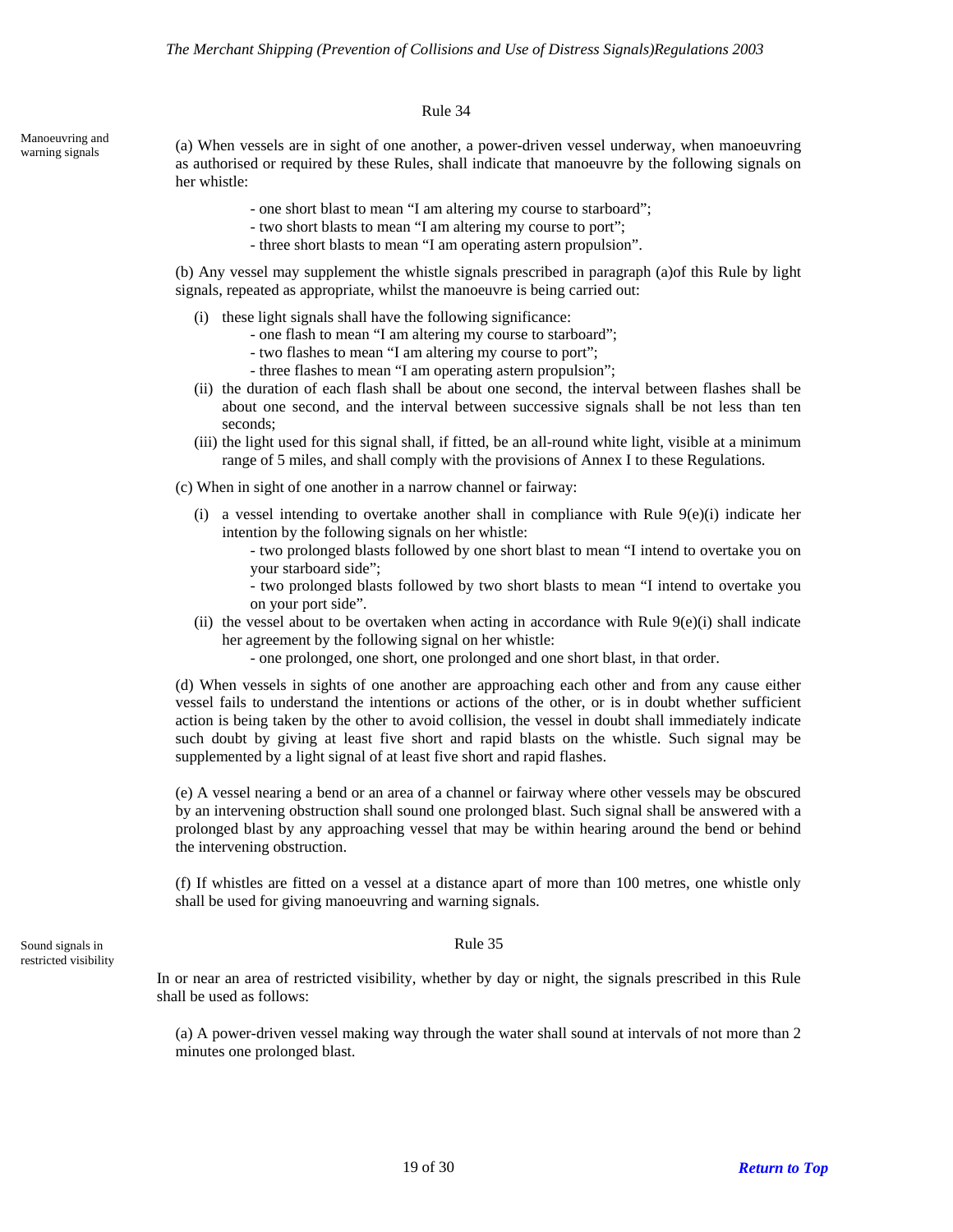(b) A power-driven vessel underway but stopped and making no way through the water shall sound at intervals of not more than 2 minutes two prolonged blasts in succession with an interval of about 2 seconds between them.

(c) A vessel not under command, a vessel restricted in her ability to manoeuvre, a vessel constrained by her draught, a sailing vessel, a vessel engaged in fishing and a vessel engaged in towing or pushing another vessel shall, instead of the signals prescribed in paragraphs (a) or (b) of this Rule, sound at intervals of not more than 2 minutes three blasts in succession, namely one prolonged followed by two short blasts.

(d) A vessel engaged in fishing, when at anchor, and a vessel restricted in her ability to manoeuvre when carrying out her work at anchor, shall instead of the signals prescribed in paragraph (g) of this Rule sound the signal prescribed in paragraph (c) of this Rule.

(e) A vessel towed or if more than one vessel is towed the last vessel of the tow, if manned, shall at intervals of not more than 2 minutes sound four blasts in succession, namely one prolonged followed by three short blasts. When practicable, this signal shall be made immediately after the signal made by the towing vessel.

(f) When a pushing vessel and a vessel being pushed ahead are rigidly connected in a composite unit they shall be regarded as a power-driven vessel and shall give the signals prescribed in paragraphs (a) or (b) of this Rule.

(g) A vessel at anchor shall at intervals of not more than one minute ring the bell rapidly for about 5 seconds. In a vessel of 100 metres or more in length the bell shall be sounded in the forepart of the vessel and immediately after the ringing of the bell the gong shall be sounded rapidly for about 5 seconds in the after part of the vessel. A vessel at anchor may in addition sound three blasts in succession, namely one short, one prolonged and one short blast, to give warning of her position and of the possibility of collision to an approaching vessel.

(h) A vessel aground shall give the bell signal and if required the gong signal prescribed in paragraph (g) of this Rule and shall, in addition, give three separate and distinct strokes on the bell immediately before and after the rapid ringing of the bell. A vessel aground may in addition sound an appropriate whistle signal.

(i) A vessel of less than 12 metres in length shall not be obliged to give the abovementioned signals but, if she does not, shall make some other efficient sound signal at intervals of not more than 2 minutes.

(j) A pilot vessel when engaged on pilotage duty may in addition to the signals prescribed in paragraphs (a), (b) or (g) of this Rule sound an identity signal consisting of four short blasts.

If necessary to attract the attention of another vessel any vessel may make light or sound signals that cannot be mistaken for any signal authorised elsewhere in these Rules, or may direct the beam of her searchlight in the direction of the danger, in such a way as not to embarrass any vessel. Any light to attract the attention of another vessel shall be such that it cannot be mistaken for any aid to navigation. For the purpose of this Rule the use of high intensity intermittent or revolving lights, such as strobe lights, shall be avoided.

Signals to attract **Rule 36** attention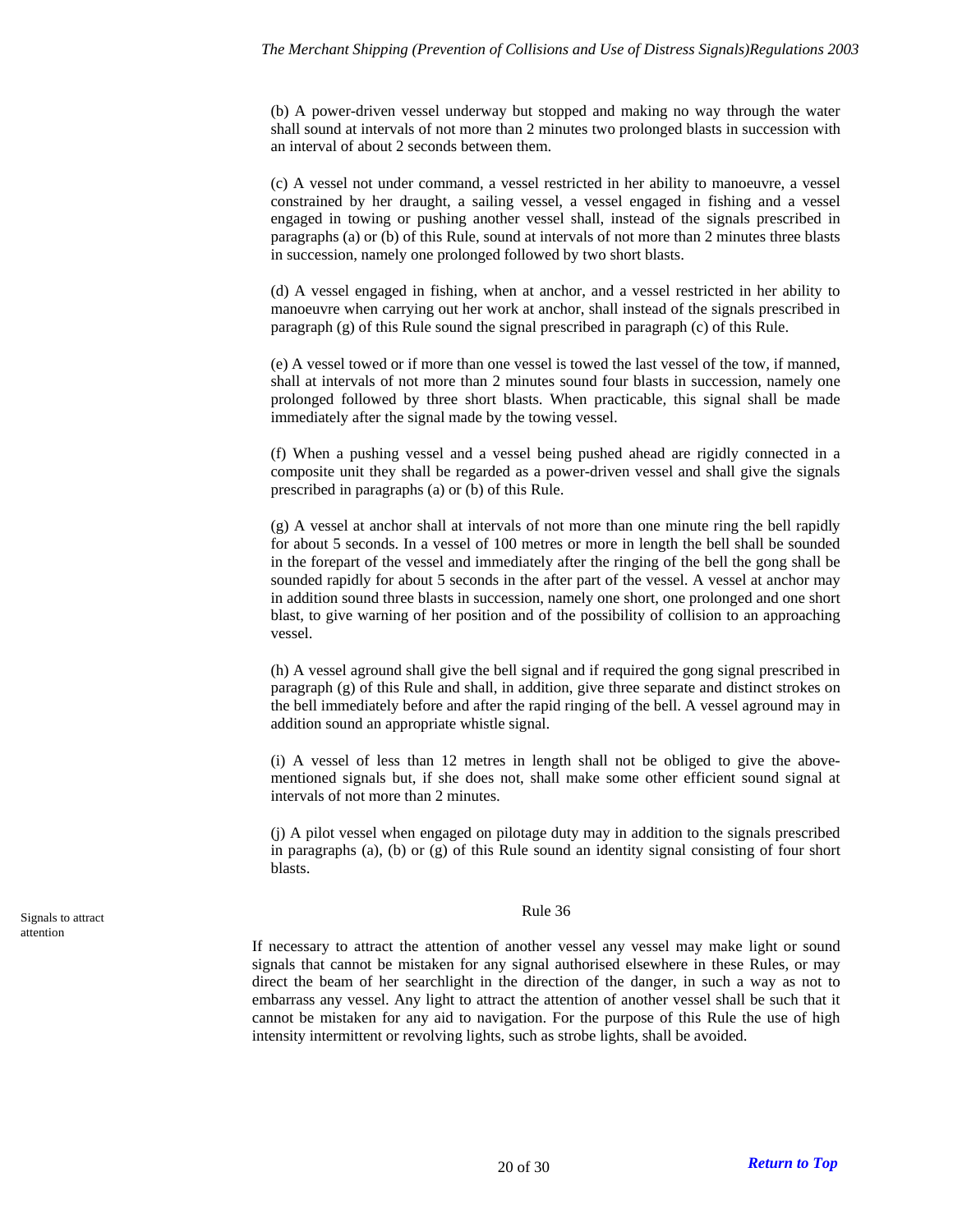### Rule 37

<span id="page-20-0"></span>

Distress signals When a vessel is in distress and requires assistance she shall use or exhibit the signals described in Annex IV to these Regulations.

#### **PART E - EXEMPTIONS**

#### Rule 38

Exemptions

Any vessel (or class of vessels) provided that she complies with the requirements of the International Regulations for Preventing Collisions at Sea, 1960, the keel f which is laid or which is at a corresponding stage of construction before the entry into force of these Regulations may be exempted from compliance therewith as follows:

(a) The installation of lights with ranges prescribed in Rule 22, until four years after the date of entry into force of these Regulations.

(b) The installation of lights with colour specifications as prescribed in section 7 of Annex I to these Regulations, until four years after the date of entry into force of these Regulations.

(c) The repositioning of lights as a result of conversion from Imperial to metric units and rounding off measurement figures, permanent exemption.

- (d) (i) The repositioning of masthead lights on vessels of less than 150 metres in length, resulting from the prescriptions of section 3(a) of Annex I to these Regulations, permanent exemption.
	- (ii) The repositioning of masthead lights on vessels of 150 metres or more in length, resulting from the prescriptions of section  $3(a)$  of Annex I to these Regulations, until nine years after the date of entry into force of these Regulations.

(e) The repositioning of masthead lights resulting from the prescriptions of section 2(b) of Annex I, until nine years after the date of entry into force of these Regulations.

(f) The repositioning of sidelights resulting from the prescriptions of sections 2(g) and 3(b) of Annex I to these Regulations, until nine years after the date of entry into force of these Regulations.

(g) The requirements for sound signal appliances prescribed in Annex III to these Regulations, until nine years after the date of entry into force of these Regulations.

(h) The repositioning of all-round lights resulting from the prescription of section 9(b) of Annex I to these Regulations, permanent exemption.

#### **ANNEX I**

#### **POSITIONING AND TECHNICAL DETAILS OF LIGHTS AND SHAPES**

#### <span id="page-20-1"></span>**1. Definition**

The term "height above the hull" means height above the uppermost continuous deck. This height shall be measured from the position vertically beneath the location of the light.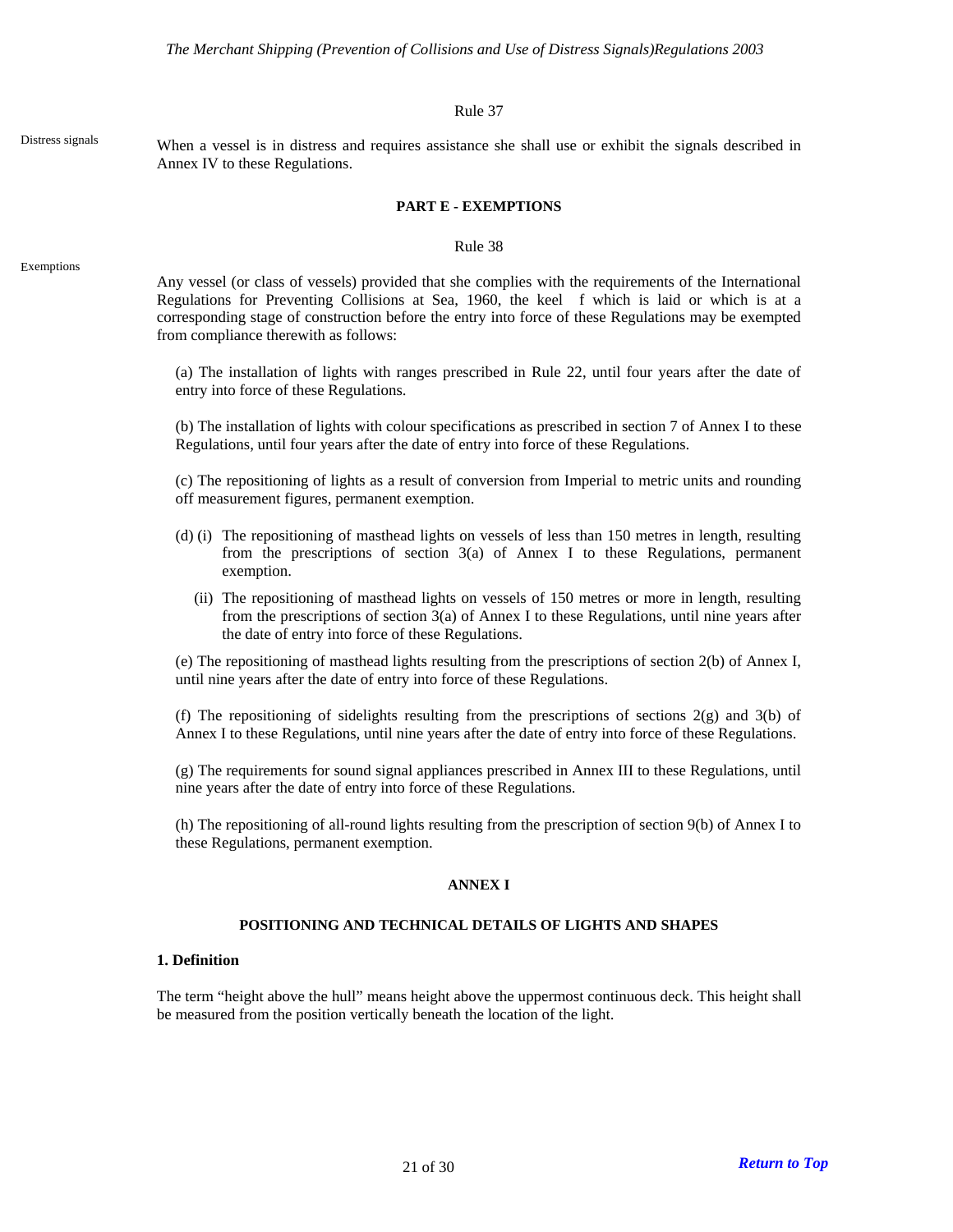## **2. Vertical positioning and spacing of lights**

(a) On a power-driven vessel of 20 metres or more in length the masthead lights shall be placed as follows:

- (i) the forward masthead light, or if only one masthead light is carried, then that light, at a height above the hull of not less than 6 metres, and, if the breadth of the vessel exceeds 6 metres, then at a height above the hull not less than such breadth, so however that the light need not be placed at a greater height above the hull than 12 metres;
- (ii) when two masthead lights are carried the after one shall be at least 4.5 metres vertically higher than the forward one.

(b) The vertical separation of masthead lights of power-driven vessels shall be such that in all normal conditions of trim the after light will be seen over and separate from the forward light at a distance of 1000 metres from the stem when viewed from sea-level.

(c) The masthead light of a power-driven vessel of 12 metres but less than 20 metres in length shall be placed at a height above the gunwale of not less than 2.5 metres.

(d) A power-driven vessel of less than 12 metres in length may carry the uppermost light at a height of less than 2.5 metres above the gunwale. When however a masthead light is carried in addition to sidelights and a sternlight or the all-round light prescribed in Rule  $23(c)(i)$  is carried in addition to sidelights, then such masthead light or all-round light shall be carried at least 1 metre higher than the sidelights.

(e) One of the two or three masthead lights prescribed for a power-driven vessel when engaged in towing or pushing another vessel shall be placed in the same position as either the forward masthead light or the after masthead light; provided that, if carried on the aftermast, the lowest after masthead light shall be at least 4.5 metres vertically higher than the forward masthead light.

- (f) (i) The masthead light or lights prescribed in Rule  $23(a)$  shall be so placed as to be above and clear of all other lights and obstructions except as described in subparagraph (ii).
	- (ii) When it is impracticable to carry the all-round lights prescribed by Rule 27(b)(i) or Rule 28 below the masthead lights, they may be carried above the after masthead light(s) or vertically in between the forward masthead light(s) and after masthead light(s), provided that in the latter case the requirement of section  $3(c)$  of this Annex shall be complied with.

(g) The sidelights of a power-driven vessel shall be placed at a height above the hull not greater than three quarters of that of the forward masthead light. They shall not be so low as to be interfered with by deck lights.

(h) The sidelights, if in a combined lantern and carried on a power-driven vessel of less than 20 metres in length, shall be placed not less than 1 metre below the masthead light.

(i) When the Rules prescribe two or three lights to be carried in a vertical line, they shall be spaced as follows:

- (i) on a vessel of 20 metres in length or more such lights shall be spaced not less than 2 metres apart, and the lowest of these lights shall, except where a towing light is required, be placed at a height of not less than 4 metres above the hull;
- (ii) on a vessel of less than 20 metres in length such lights shall be spaced not less than 1 metre apart and the lowest of these lights shall, except where a towing light is required, be placed at a height of not less than 2 metres above the gunwale;
- (iii) when three lights are carried they shall be equally spaced.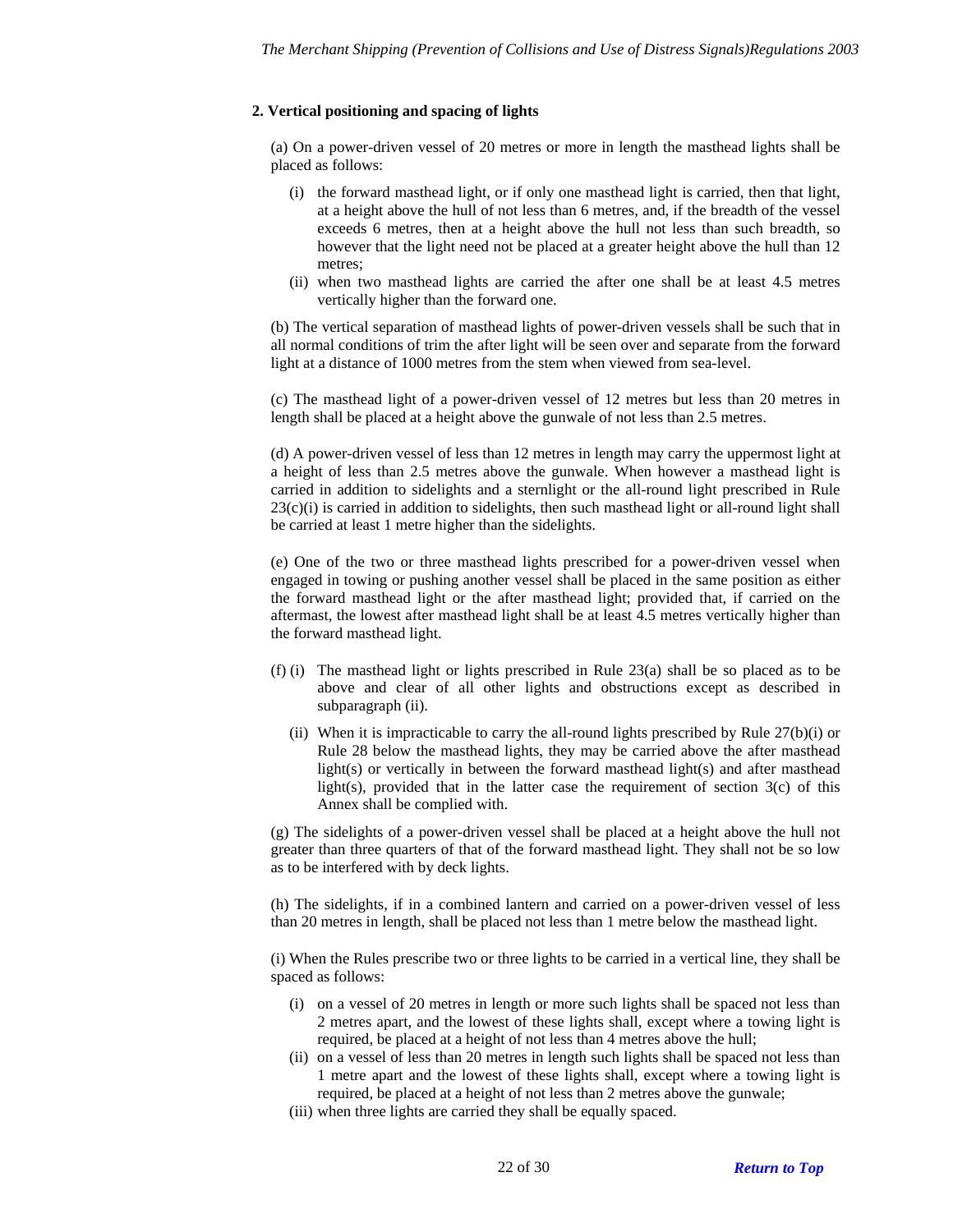(j) The lower of the two all-round lights prescribed for a vessel when engaged in fishing shall be at a height above the sidelights not less than twice the distance between the two vertical lights.

(k) The forward anchor light prescribed in Rule  $30(a)(i)$ , when two are carried, shall not be less than 4.5 metres above the after one. On a vessel of 50 metres or more in length this forward anchor light shall be placed at a height of not less than 6 metres above the hull.

#### **3. Horizontal positioning and spacing of lights**

(a) When two masthead lights are prescribed for a power-driven vessel, the horizontal distance between them shall not be less than one half of the length of the vessel but need not be more than 100 metres. The forward light shall be placed not more than one quarter of the length of the vessel from the stem.

(b) On a power-driven vessel of 20 metres or more in length the sidelights shall not be placed in front of the forward masthead lights. They shall be placed at or near the side of the vessel.

(c) When the lights prescribed in Rule 27(b)(i) or Rule 28 are placed vertically between the forward masthead light(s) and the after masthead light(s) these all-round lights shall be placed at a horizontal distance of not less than 2 metres from the fore and aft centreline of the vessel in the athwartship direction.

(d) When only one masthead light is prescribed for a power-driven vessel, this light shall be exhibited forward of amidships; except that a vessel of less than 20 metres in length need not exhibit this light forward of amidships but shall exhibit it as far forward as is practicable.

#### **4. Details of location of direction-indicating lights for fishing vessels, dredgers and vessels engaged in underwater operations**

(a) The light indicating the direction of the outlying gear from a vessel engaged in fishing as prescribed in Rule 26(c)(ii) shall be placed at a horizontal distance of not less than 2 metres and not more than 6 metres away from the two all-round red and white lights. This light shall be placed not higher than the all-round white light prescribed in Rule  $26(c)(i)$  and not lower than the sidelights.

(b) The lights and shapes on a vessel engaged in dredging or underwater operations to indicate the obstructed side and/or the side on which it is safe to pass, as prescribed in Rule  $27(d)(i)$  and (ii), shall be placed at the maximum practical horizontal distance, but in no case less than 2 metres, from the lights or shapes prescribed in Rule  $27(b)(i)$  and (ii). In no case shall the upper of these lights or shapes be at a greater height than the lower of the three lights or shapes prescribed in Rule 27(b)(i) and (ii).

## **5. Screens for sidelights**

The sidelights of vessels of 20 metres or more in length shall be fitted with inboard screens painted matt black, and meeting the requirements of section 9 of this Annex. On vessels of less than 20 metres in length the sidelights, if necessary to meet the requirements of section 9 of this Annex, shall be fitted with inboard matt black screens. With a combined lantern, using a single vertical filament and a very narrow division between the green and red sections, external screens need not be fitted.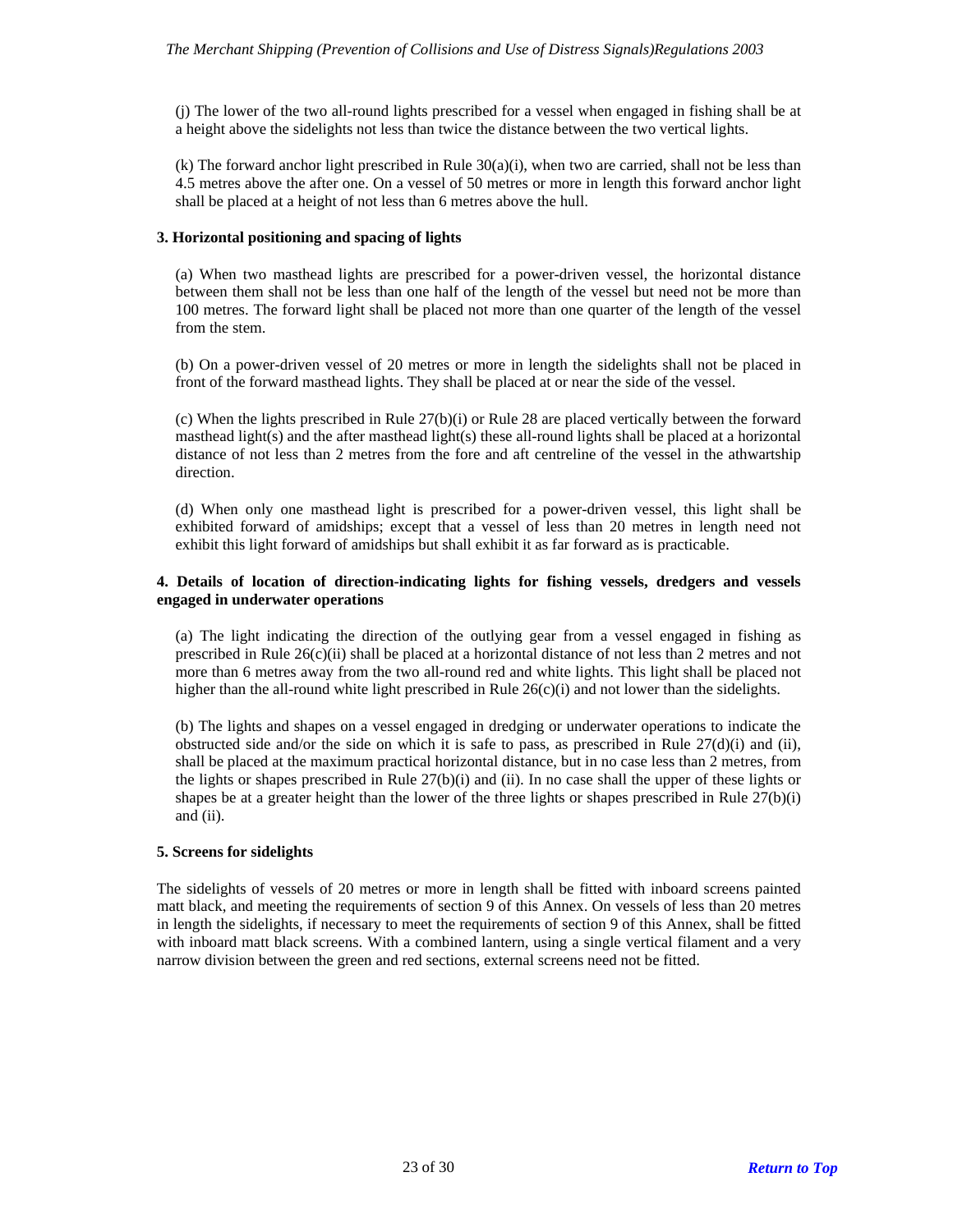## **6. Shapes**

(a) Shapes shall be black and of the following sizes:

- (i) a ball shall have a diameter of not less than 0.6 metre;
- (ii) a cone shall have a base diameter of not less than 0.6 metre and a height equal to its diameter;
- (iii) a cylinder shall have a diameter of at least 0.6 metre and a height of twice its diameter;
- (iv) a diamond shape shall consist of two cones as defined in (ii) above having a common base.
- (b) The vertical distance between shapes shall be at least 1.5 metres.

(c) In a vessel of less than 20 metres in length shapes of lesser dimensions but commensurate with the size of the vessel may be used and the distance apart may be correspondingly reduced.

### **7. Colour specification of lights**

The chromaticity of all navigation lights shall conform to the following standards, which lie within the boundaries of the area of the diagram specified for each colour by the International Commission on Illumination (CIE).

The boundaries of the area for each colour are given by indicating the corner co-ordinates, which are as follows:

| (i)   | White                      |       |       |       |       |       |       |
|-------|----------------------------|-------|-------|-------|-------|-------|-------|
|       | $\boldsymbol{\mathcal{X}}$ | 0.525 | 0.525 | 0.452 | 0.310 | 0.310 | 0.443 |
|       | $\mathbf{y}$               | 0.382 | 0.440 | 0.440 | 0.348 | 0.283 | 0.382 |
| (ii)  | Green                      |       |       |       |       |       |       |
|       | $\boldsymbol{\mathcal{X}}$ | 0.028 | 0.009 | 0.300 | 0.203 |       |       |
|       | $\mathcal{Y}$              | 0.385 | 0.723 | 0.511 | 0.356 |       |       |
| (iii) | Red                        |       |       |       |       |       |       |
|       | $\boldsymbol{\mathcal{X}}$ | 0.680 | 0.660 | 0.735 | 0.721 |       |       |
|       | $\mathcal{Y}$              | 0.320 | 0.320 | 0.265 | 0.259 |       |       |
| (iv)  | Yellow                     |       |       |       |       |       |       |
|       | $\boldsymbol{\mathcal{X}}$ | 0.612 | 0.618 | 0.575 | 0.575 |       |       |
|       | $\mathcal{Y}$              | 0.382 | 0.382 | 0.425 | 0.406 |       |       |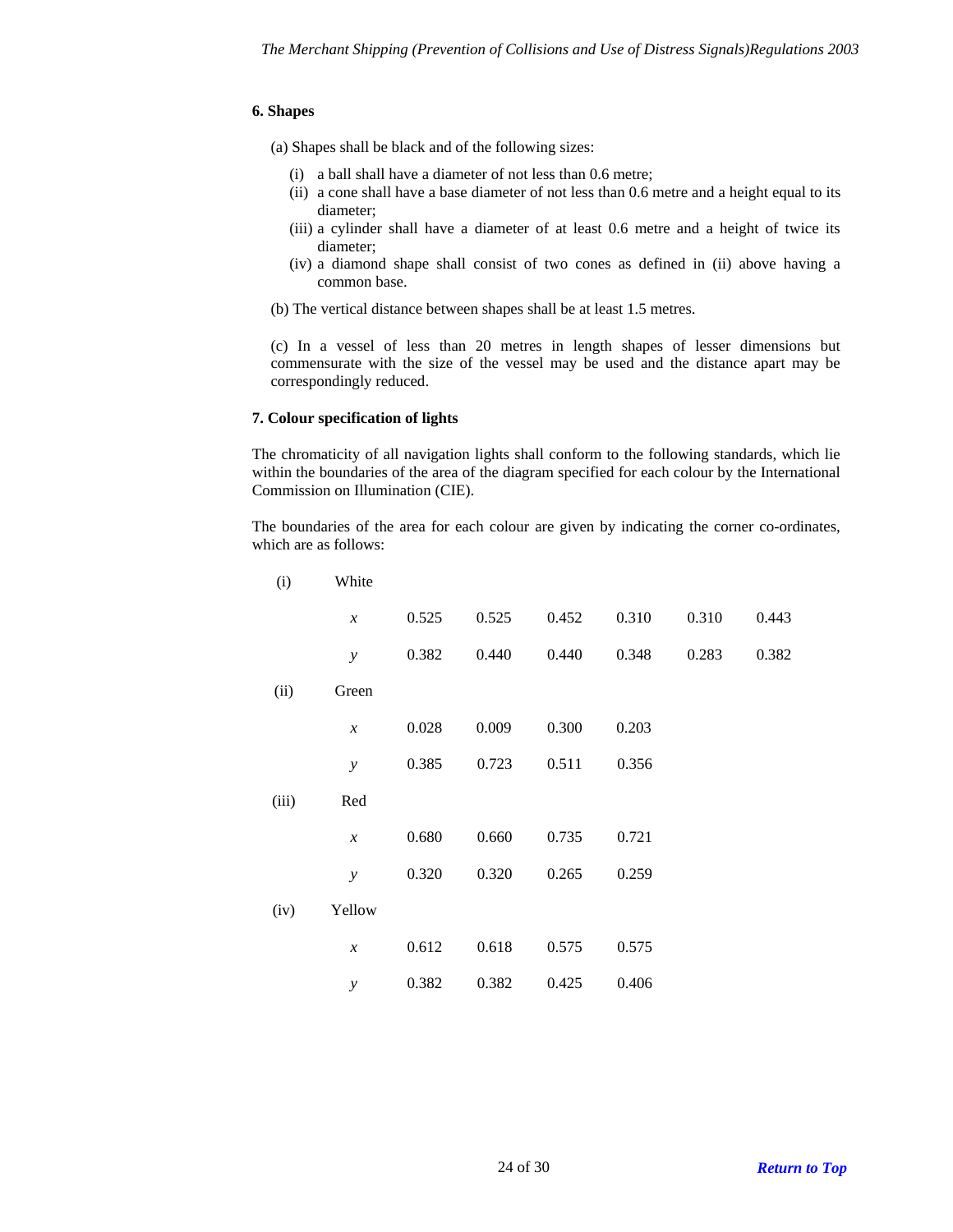## **8. Intensity of Lights**

(a) The minimum luminous intensity of lights shall be calculated by using

 $I = 3.43 \times 10^6 \times T \times D^2 \times K^{-D}$ 

Where

I is luminous intensity in candelas under service conditions,

T is threshold factor 2 x 10-7 lux,

D is range of visibility (luminous range) of the light in nautical miles,

K is atmospheric transmissivity

For prescribed lights the value of K shall be 0.8, corresponding to a meteorological visibility of approximately 13 nautical miles

(b) A selection of figures derived from the formula is given in the following table:

| RANGE OF VISIBILITY (LUMINOUS RANGE) OF LUMINOUS INTENSITY<br>LIGHT IN NAUTICAL MILES (D) | <b>LIGHT</b><br>OF<br>IN<br><b>CANDELAS FOR k=0.8 (I)</b> |
|-------------------------------------------------------------------------------------------|-----------------------------------------------------------|
|                                                                                           | 0.9                                                       |
|                                                                                           | 4.3                                                       |
|                                                                                           | 12                                                        |
|                                                                                           | 27                                                        |
|                                                                                           | 52                                                        |
|                                                                                           | 94                                                        |

#### **9. Horizontal sectors**

- (a) (i) In the forward direction, sidelights as fitted on the vessel shall show the minimum required intensities. The intensities shall decrease to reach practical cut-off between 1 degree and 3 degrees outside the prescribed sectors.
	- (ii) For sternlights and masthead lights at 22.5 degrees abaft the beam for sidelights, the minimum required intensities shall be maintained over the arc of the horizon up to 5 degrees within the limits of the sectors prescribed in Rule 21. From 5 degrees within the prescribed sectors the intensity may decrease by 50 per cent up to the prescribed limits; it shall decrease steadily to reach practical cut-off at not more than 5 degrees outside the prescribed sectors.
- (b) (i) All-round lights shall be so located as not to be obscured by masts, topmasts or structures within angular sectors of more than 6 degrees, except anchor lights prescribed in Rule 30, which need not be placed at an impracticable height above the hull.
	- (ii) If it is impracticable to comply with paragraph (b)(i) of this section by exhibiting only one all-round light, two all-round lights shall be used suitably positioned or screened so that they appear, as far as practicable, as one light at a distance of one mile.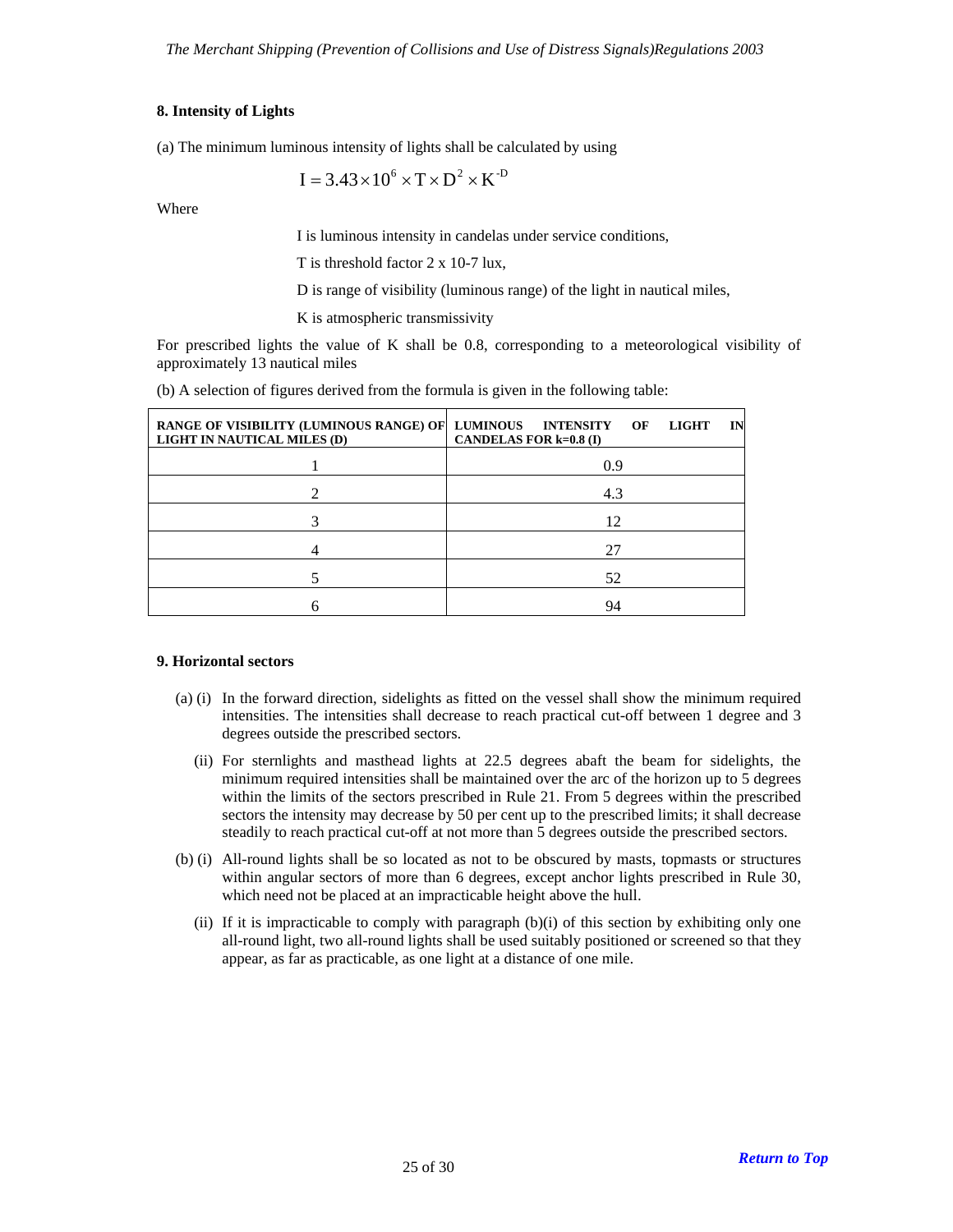## **10. Vertical sectors**

(a) The vertical sectors of electric lights as fitted, with the exception of lights on sailing vessels underway shall ensure that:

- (i) at least the required minimum intensity is maintained at all angles from 5 degrees above to 5 degrees below the horizontal;
- (ii) at least 60 per cent of the required minimum intensity is maintained from 7.5 degrees above to 7.5 degrees below the horizontal.

(b) In the case of sailing vessels underway the vertical sectors of electric lights as fitted shall ensure that:

- (i) at least the required minimum intensity is maintained at all angles from 5 degrees above to 5 degrees below the horizontal;
- (ii) at least 50 per cent of the required minimum intensity is maintained from 25 degrees above to 25 degrees below the horizontal.

(c) In the case of lights other than electric these specifications shall be met as closely as possible.

### **11. Intensity of non-electric lights**

Non-electric lights shall so far as practicable comply with the minimum intensities, as specified in the table given in section 8 of this Annex.

### **12. Manoeuvring light**

Notwithstanding the provisions of paragraph 2(f) of this Annex the manoeuvring light described in Rule 34(b) shall be placed in the same fore and aft vertical plane as the masthead light or lights and, where practicable, at a minimum height of 2 metres vertically above the forward masthead light, provided that it shall be carried not less than 2 metres vertically above or below the after masthead light. On a vessel where only one masthead light is carried the manoeuvring light, if fitted, shall be carried where it can best be seen, not less than 2 metres vertically apart from the masthead light.

## **13. High-Speed Craft**

The masthead light of high-speed craft with a length to breadth ratio of less than 3.0 may be placed at a height related to the breadth of the craft lower than that prescribed in paragraph  $2(a)(i)$  of this Annex, provided that the base angle of the isosceles triangles formed by the sidelights and masthead light, when seen in end elevation, is not less than 27.

## **14. Approval**

The construction of lights and shapes and the installation of lights on board the vessel shall be to the satisfaction of the appropriate authority of the State whose flag the vessel is entitled to fly.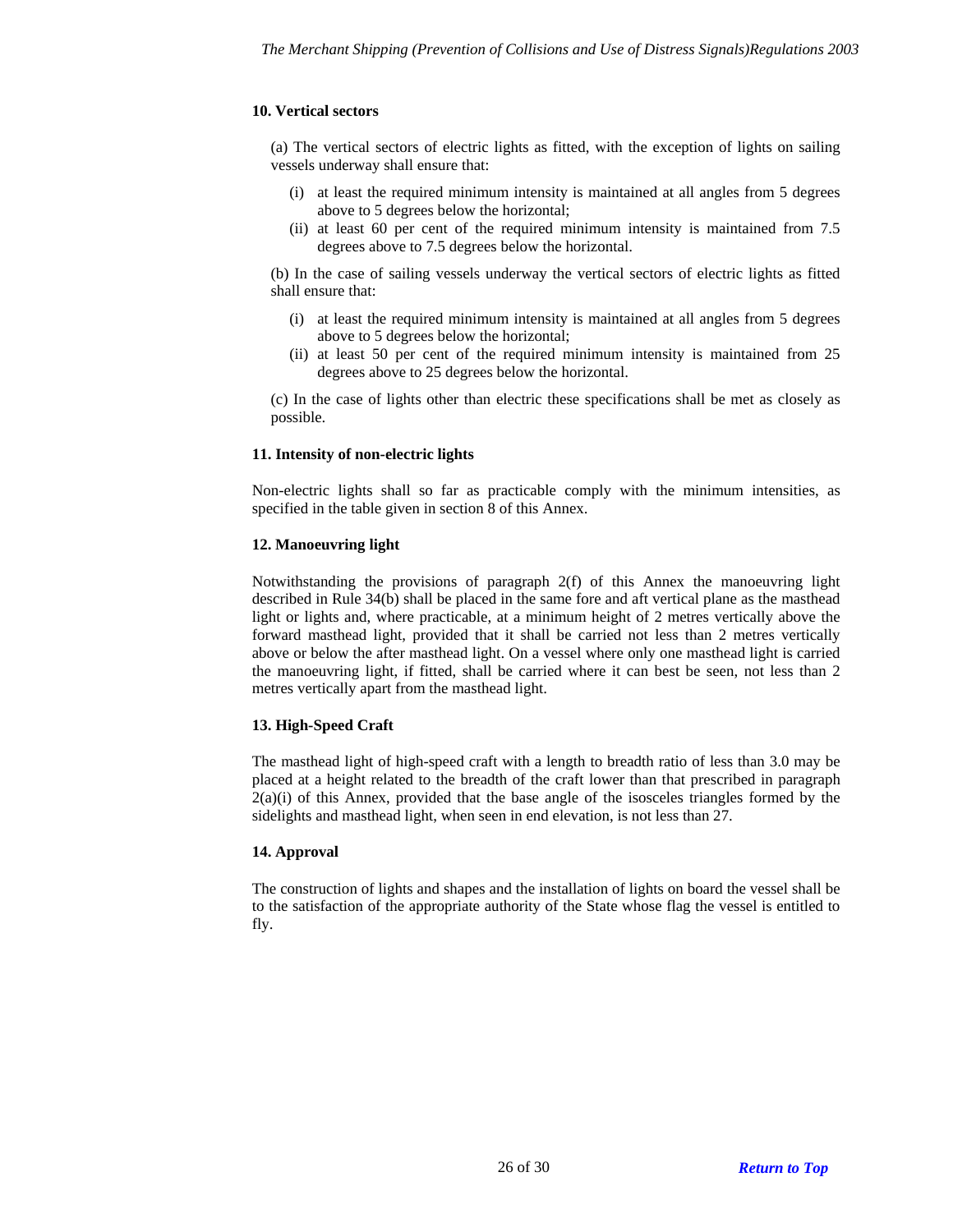## **ANNEX II**

### **ADDITIONAL SIGNALS FOR FISHING VESSELS FISHING IN CLOSE PROXIMITY**

#### <span id="page-26-0"></span>**1. General**

The lights mentioned herein shall, if exhibited in pursuance of Rule 26(d), be placed where they can best be seen. They shall be at least 0.9 metre apart but at a lower level than lights prescribed in Rule  $26(b)(i)$  and (c)(i). The lights shall be visible all round the horizon at a distance of at least 1 mile but at a lesser distance than the lights prescribed by these Rules for fishing vessels.

### **2. Signals for Trawlers**

(a) Vessels of 20 metres or more in length when engaged in trawling, whether using demersal or pelagic gear, shall exhibit:

- (i) when shooting their nets, two white lights in a vertical line;
- (ii) when hauling their nets, one white light over one red light in a vertical line.
- (iii) when the net has come fast upon an obstruction, two red lights in a vertical line.

(b) Vessels of 20 metres or more in length engaged in pair trawling shall exhibit:

- (i) by night, a searchlight directed forward and in the direction of the other vessel of the pair;
- (ii) when shooting or hauling their nets or when the nets have come fast upon an obstruction, the lights prescribed in 2(a) above.

(c) A vessel of less than 20 metres in length engaged in trawling, whether using demersal or pelagic gear or engaged in pair trawling, may exhibit the lights prescribed in paragraphs (a) or (b) of this section, as appropriate.

#### **3. Signals for purse seiners**

Vessels engaged in fishing with purse seine gear may exhibit two yellow lights in a vertical line. These lights shall flash alternately every second and with equal light and occultation duration. These lights may be exhibited only when the vessel is hampered by its fishing gear.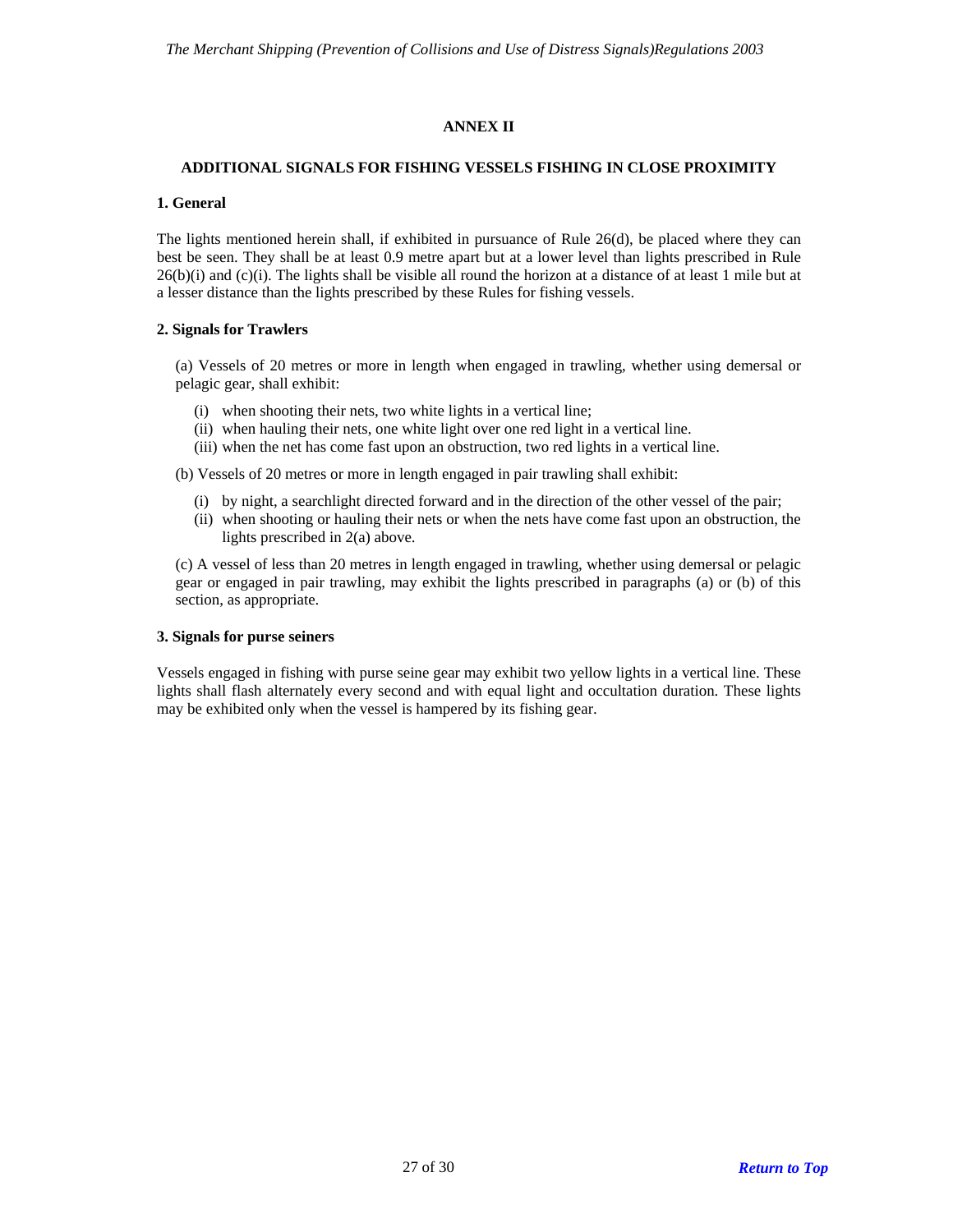### **ANNEX III**

#### **TECHNICAL DETAILS OF SOUND SIGNAL APPLIANCES**

### <span id="page-27-0"></span>**1. Whistles**

### *(a) Frequencies and range of audibility*

The fundamental frequency of the signal shall lie within the range of 70-700 Hz.

The range of audibility of the signal from a whistle shall be determined by those frequencies, which may include the fundamental and/or one or more higher frequencies, which lie within the range 180-700 Hz  $(\pm 1$  per cent) and which provide the sound pressure levels specified in paragraph 1(c) below.

### *(b) Limits of fundamental frequencies*

To ensure a wide variety of whistle characteristics, the fundamental frequency of a whistle shall be between the following limits:

- (i) 70-200 Hz, for a vessel 200 metres or more in length;
- (ii) 130-350 Hz, for a vessel 75 metres but less than 200 metres in length;
- (iii) 250-700 Hz, for a vessel less than 75 metres in length.
- *(c) Sound signal intensity and range of audibility*

A whistle fitted in a vessel shall provide, in the direction of maximum intensity of the whistle and at a distance of 1 metre from it, a sound pressure level in at least one 1/3rd-octave band within the range of frequencies 180-700 Hz  $(\pm 1$  per cent) of not less than the appropriate figure given in the table below

| <b>LENGTH OF VESSEL IN</b><br><b>METRES</b> | $1/3^{\rm RD}$ -OCTAVE BAND<br><b>LEVEL AT 1 METRE IN DB</b><br><b>REFERRED TO</b><br>$2 \times 10^{-5}$ N/M <sup>2</sup> | <b>AUDIBILITY RANGE IN</b><br><b>NAUTICAL MILES</b> |
|---------------------------------------------|---------------------------------------------------------------------------------------------------------------------------|-----------------------------------------------------|
| 200 or more                                 | 143                                                                                                                       | 2                                                   |
| 75 but less than 200                        | 138                                                                                                                       | 1.5                                                 |
| 20 but less than 75                         | 130                                                                                                                       |                                                     |
| Less than 20                                | 120                                                                                                                       | 0.5                                                 |

The range of audibility in the table above is for information and is approximately the range at which a whistle may be heard on its forward axis with 90 per cent probability in conditions of still air on board a vessel having average background noise level at the listening posts (taken to be 68 dB in the octave band centred on 250 Hz and 63 dB in the octave band centred on 500 Hz).

In practice the range at which a whistle may be heard is extremely variable and depends critically on weather conditions; the values given can be regarded as typical but under conditions of strong wind or high ambient noise level at the listening post the range may be much reduced.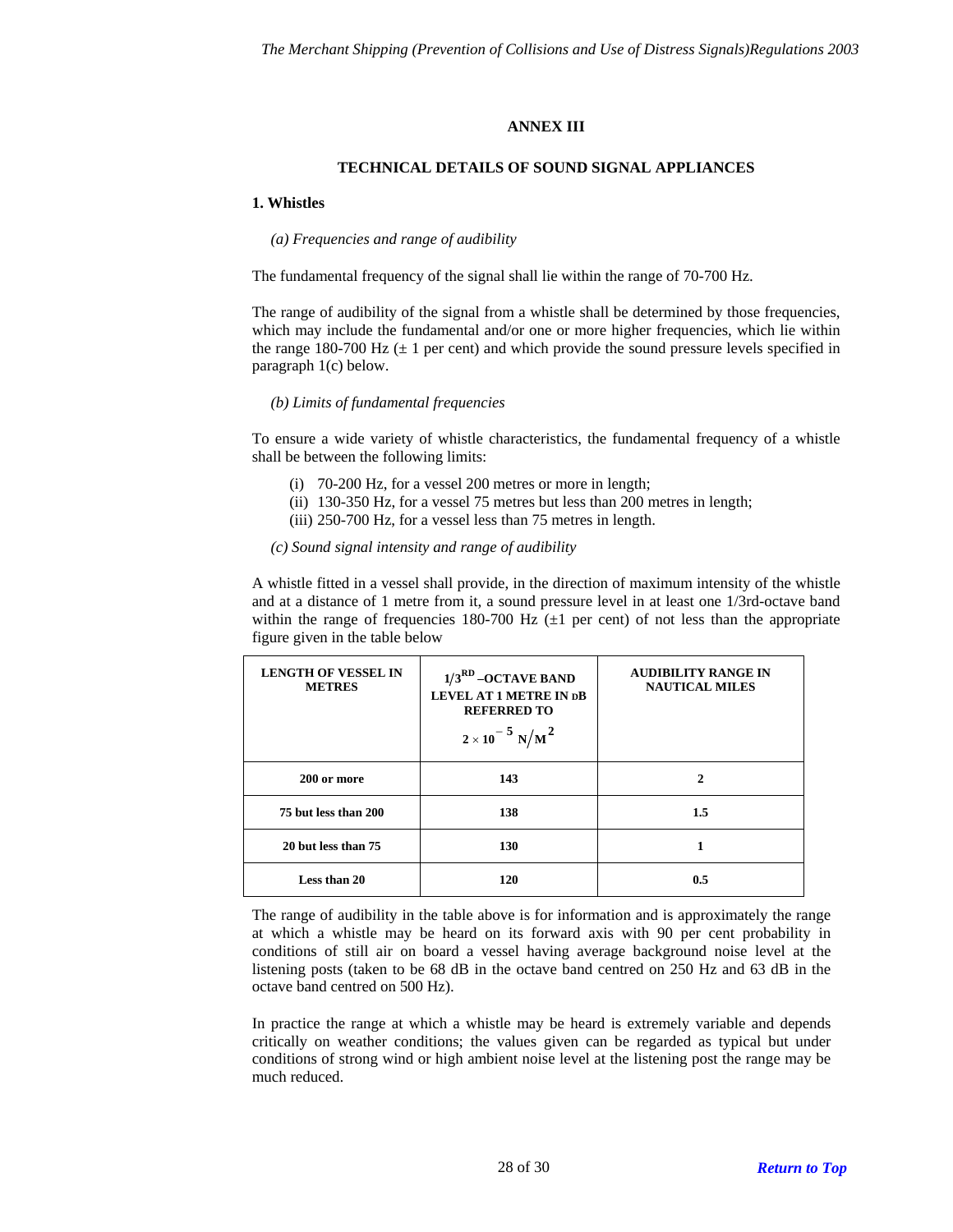#### *(d) Directional Properties*

The sound pressure level of a directional whistle shall be not more than 4 dB below the prescribed sound pressure level on the axis at any direction in the horizontal plane within  $\pm 45$  degrees of the axis. The sound pressure level at any other direction in the horizontal plane shall be not more than 10 dB below the prescribed sound pressure level on the axis, so that the range in any direction will be at least half the range on the forward axis. The sound pressure level shall be measured in that 1/3rd-octave band which determines the audibility range.

### *(e) Positioning of whistles*

When a directional whistle is to be used as the only whistle on a vessel, it shall be installed with its maximum intensity directed straight ahead.

A whistle shall be placed as high as practicable on a vessel, in order to reduce interception of the emitted sound by obstructions and also to minimise hearing damage risk to personnel. The sound pressure level of the vessel's own signal at listening posts shall not exceed 110 dB (A) and so far as practicable should not exceed 100 dB (A).

### *(f) Fitting of more than one whistle*

If whistles are fitted at a distance apart of more than 100 metres, it shall be arranged so that they are not sounded simultaneously.

#### *(g) Combined whistle systems*

If due to the presence of obstructions the sound field of a single whistle or one of the whistles referred to in paragraph 1(f) above is likely to have a zone of greatly reduced signal level, it is recommended that a combined whistle system be fitted so as to overcome this reduction. For the purposes of the Rules a combined whistle system is to be regarded as a single whistle. The whistles of a combined system shall be located at a distance apart of not more than 100 metres and arranged to be sounded simultaneously. The frequency of any one whistle shall differ from those of the others by at least 10 Hz.

## **2. Bell or gong**

#### *(a) Intensity of signal*

A bell or gong, or other device having similar sound characteristics shall produce a sound pressure level of not less than 110 dB at a distance of 1 metre from it.

#### *(b) Construction*

Bells and gongs shall be made of corrosion-resistant material; and designed to give a clear tone. The diameter of the mouth of the bell shall be not less than 300 mm for vessels of 20 metres or more in length, and shall be not less than 200 mm for vessels of 12 metres or more, but less than 20 metres in length. Where practicable, a power-driven bell striker is recommended to ensure constant force but manual operation shall be possible. The mass of the striker shall be not less than 3 per cent of the mass of the bell.

## **3. Approval**

The construction of sound signal appliances, their performance and their installation on board the vessel shall be to the satisfaction of the appropriate authority of the State whose flag the vessel is entitled to fly.